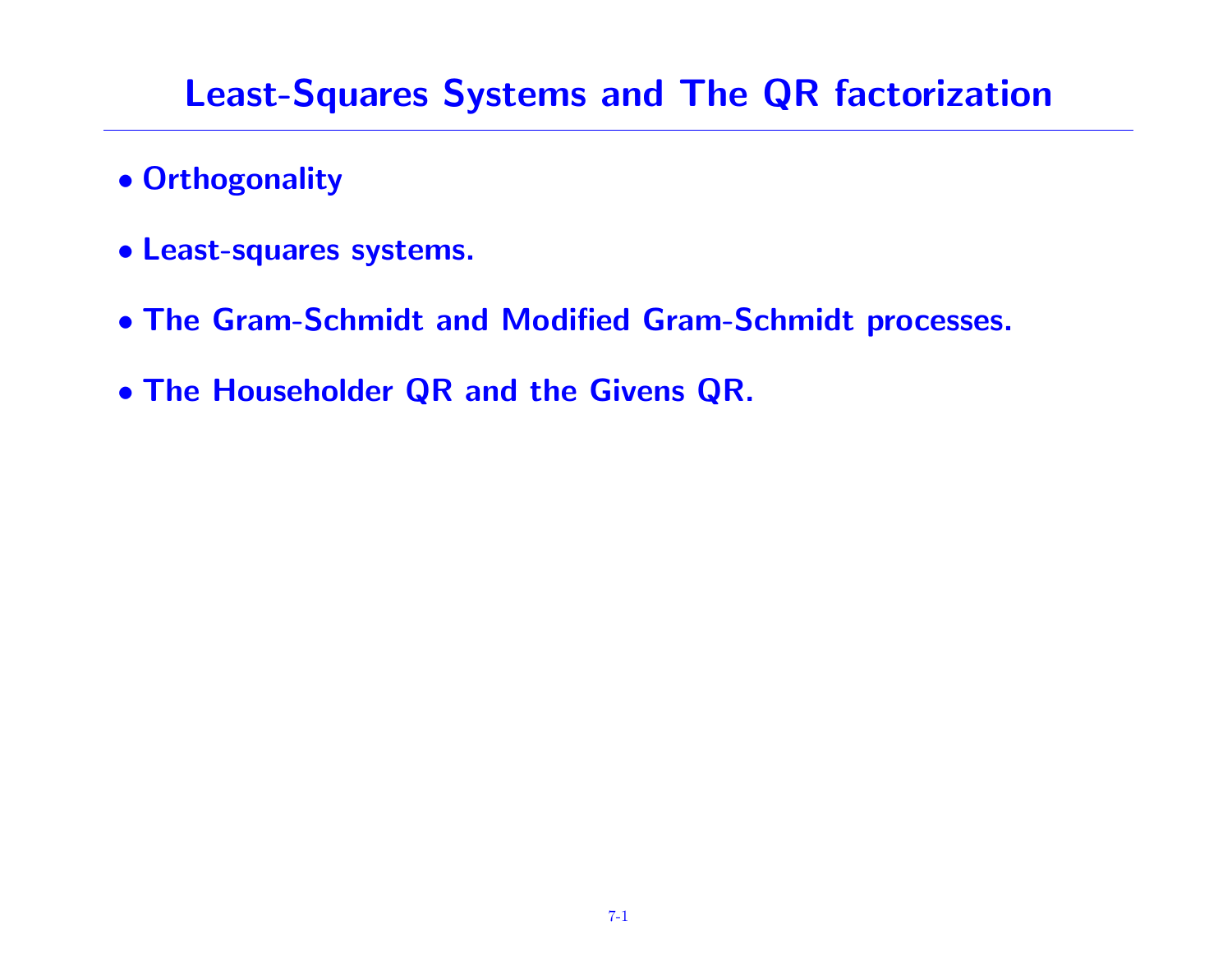# **Orthogonality**

- 1. Two vectors u and v are orthogonal if  $(u, v) = 0$ .
- 2. A system of vectors  $\{v_1, \ldots, v_n\}$  is orthogonal if  $(v_i, v_j) = 0$ for  $i \neq j$ ; and orthonormal if  $(v_i, v_j) = \delta_{ij}$

3. A matrix is orthogonal if its columns are orthonormal

ighthroapologies  $V = [v_1, \ldots, v_n] ==$  matrix with column-vectors  $v_1, \ldots, v_n$ .

Orthogonality is essential in understanding and solving leastsquares problems.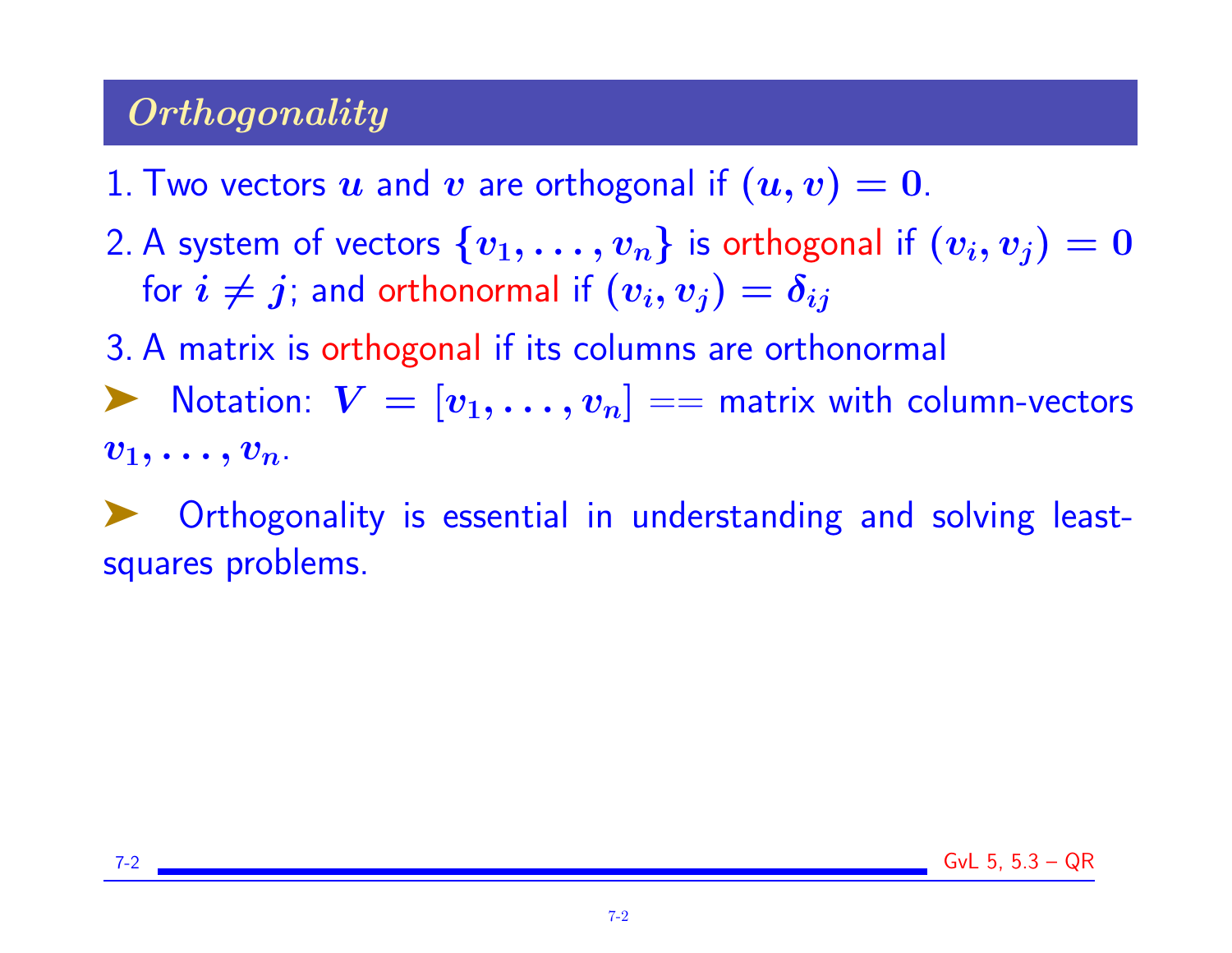#### Least-Squares systems

Given: an  $m \times n$  matrix  $n < m$ . Problem: find  $x$  which minimizes:

$$
\|b - Ax\|_2
$$

➤ Good illustration: Data fitting.

Typical problem of data fitting: We seek an unknwon function as a linear combination  $\phi$  of  $n$  known functions  $\phi_i$  (e.g. polynomials, trig. functions). Experimental data (not accurate) provides measures  $\beta_1, \ldots, \beta_m$  of this unknown function at points  $t_1, \ldots, t_m$ . Problem: find the 'best' possible approximation  $\phi$  to this data.

$$
\phi(t) = \textstyle\sum_{i=1}^n \xi_i \phi_i(t) \hspace{0.2cm}, \hspace{0.2cm} \text{s.t.} \hspace{0.2cm} \phi(t_j) \approx \beta_j, j=1,\ldots,m
$$

7-3 GvL 5, 5.3 – QR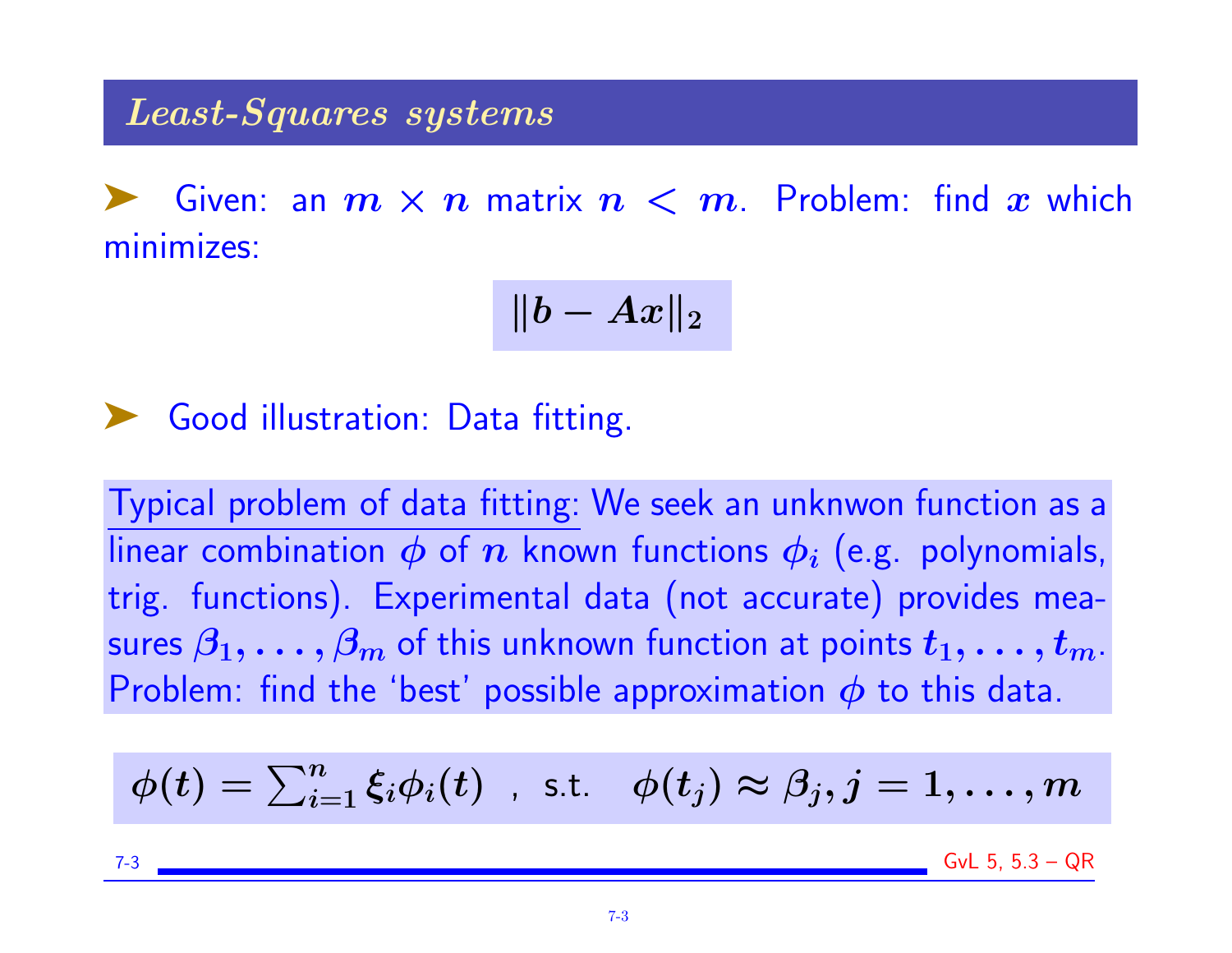Question: Close in what sense?

 $\blacktriangleright$  Least-squares approximation: Find  $\phi$  such that

 $\phi(t)=\sum_{i=1}^n \xi_i \phi_i(t)$ , &  $\sum_{j=1}^m |\phi(t_j)-\beta_j|^2=$  Min

 $\blacktriangleright$  In linear algebra terms: find 'best' approximation to a vector  $\bm{b}$ from linear combinations of vectors  $f_i,\,i=1,\ldots,n$ , where

$$
b=\begin{pmatrix}\beta_1\\\beta_2\\\vdots\\\beta_m\end{pmatrix},\quad f_i=\begin{pmatrix}\phi_i(t_1)\\\phi_i(t_2)\\\vdots\\\phi_i(t_m)\end{pmatrix}
$$

7-4 GvL 5, 5.3 – QR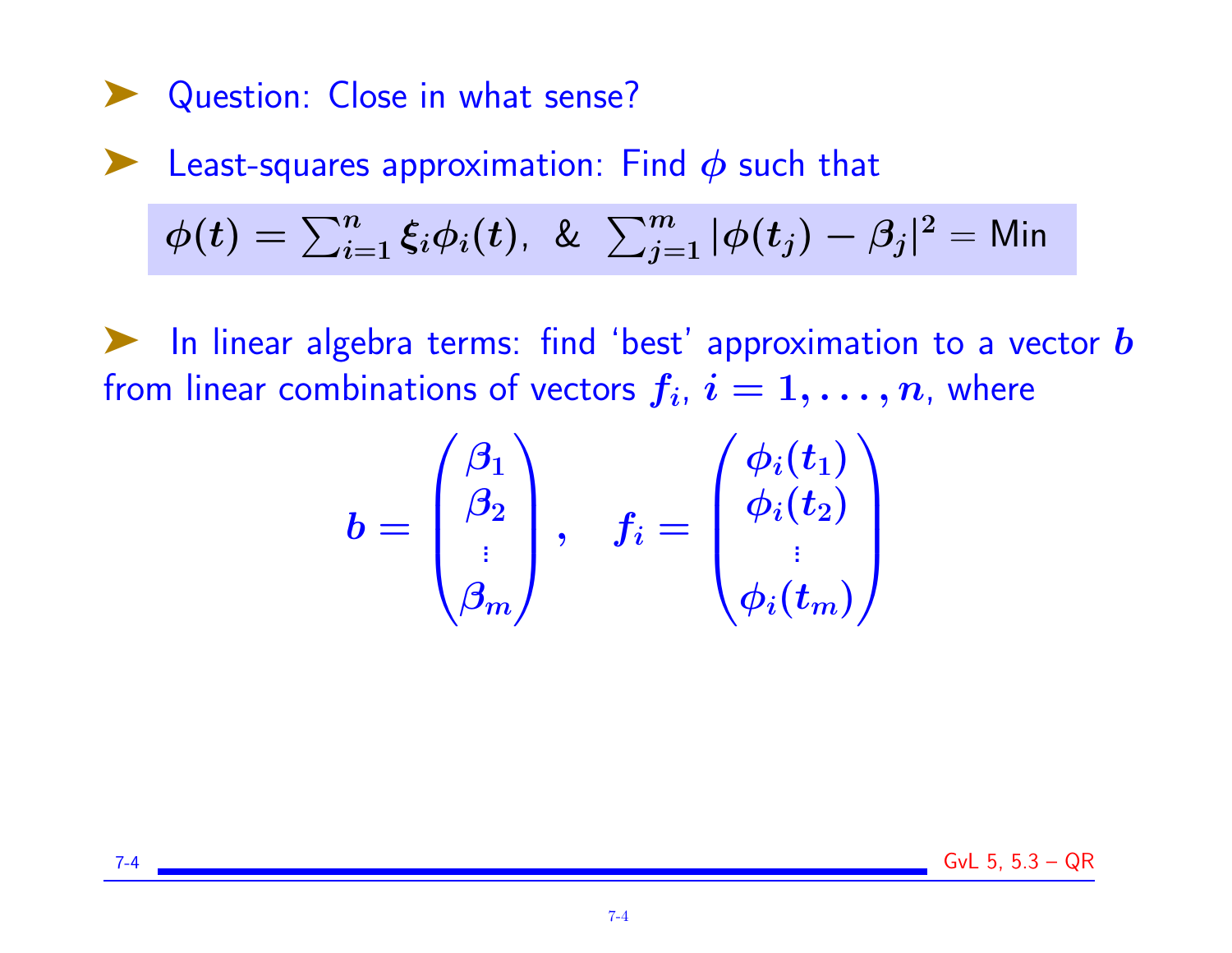$\blacktriangleright$  We want to find  $x = \{\xi_i\}_{i=1,...,n}$  such that  $\frac{1}{2}$  $\parallel$  $\parallel$  $\parallel$  $\parallel$  $\sum$  $\boldsymbol{n}$  $\dot{i}=1$  $\xi_if_i-b$  $\frac{1}{2}$  $\frac{1}{2}$  $\frac{1}{2}$  $\parallel$  $\parallel_2$ Minimum

#### **Define**

$$
F=[f_1,f_2,\ldots,f_n],\quad x=\begin{pmatrix}\xi_1\\\vdots\\ \xi_n\end{pmatrix}
$$

We want to find x to minimize  $||b - F x||_2$ This is a Least-squares linear system:  $\boldsymbol{F}$  is  $\boldsymbol{m}\times\boldsymbol{n}$ , with  $\boldsymbol{m}\geq\boldsymbol{n}$ .  $\mathbb{Z}_{11}$  Formulate the least-squares system for the problem of finding the polynomial of degree 2 that approximates a function  $f$  which satisfies  $f(-1) = -1; f(0) = 1; f(1) = 2; f(2) = 0$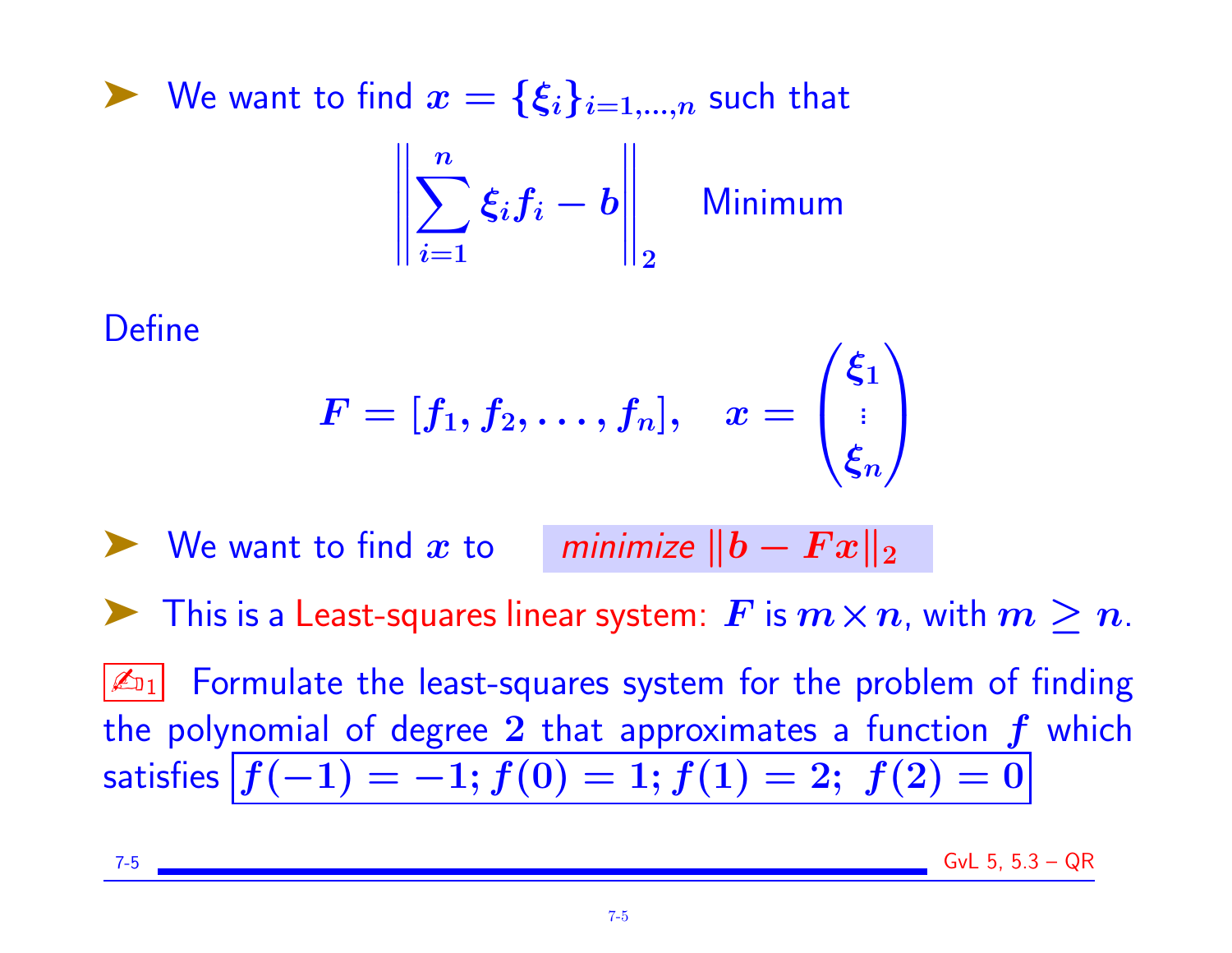Solution:  $\phi_1(t) = 1; \quad \phi_2(t) = t; \quad \phi_2(t) = t^2;$ 

 $\bullet\,$  Evaluate the  $\phi_i$ 's at points  $t_1=-1;t_2=0;t_3=1;t_4=2$ :

$$
f_1=\begin{pmatrix}1\\1\\1\\1\end{pmatrix}\quad f_2=\begin{pmatrix}-1\\0\\1\\2\end{pmatrix}\quad f_3=\begin{pmatrix}1\\0\\1\\4\end{pmatrix}\quad\to\quad
$$

So the coefficients  $\xi_1, \xi_2, \xi_3$  of the polynomial  $\xi_1 + \xi_2 t + \xi_3 t^2$ are the solution of the least-squares problem  $\min ||b - Fx||$  where:

$$
F = \begin{pmatrix} 1 & -1 & 1 \\ 1 & 0 & 0 \\ 1 & 1 & 1 \\ 1 & 2 & 4 \end{pmatrix} \quad b = \begin{pmatrix} -1 \\ 1 \\ 2 \\ 0 \end{pmatrix}
$$

7-6 GvL 5, 5.3 – QR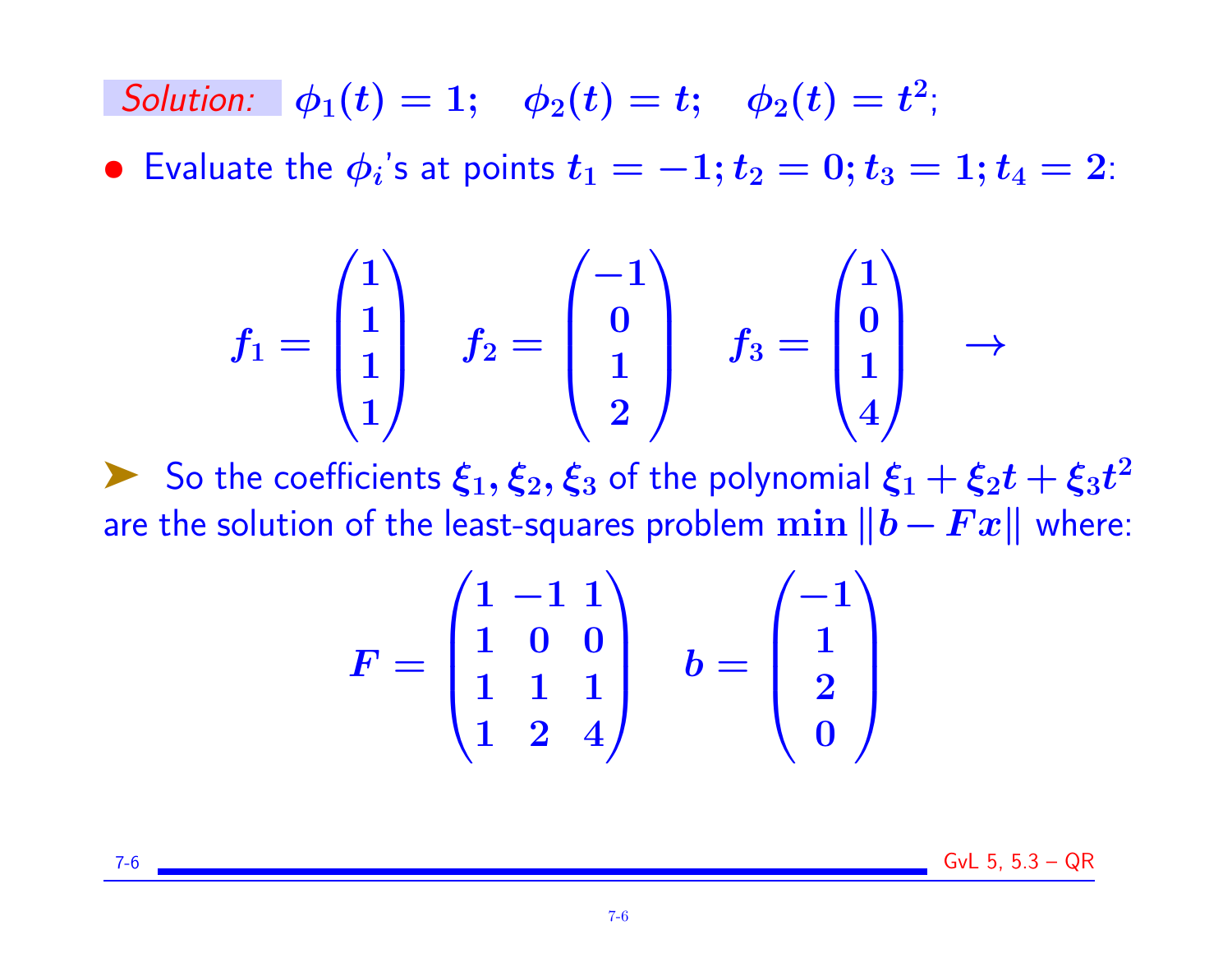THEOREM. The vector  $x_*$  mininizes  $\psi(x)=\|b-Fx\|_2^2$  $\frac{2}{2}$  if and only if it is the solution of the normal equations:

$$
F^TFx=F^Tb
$$

*Proof:* Expand out the formula for  $\psi(x_* + \delta x)$ :

$$
\psi(x_* + \delta x) = ((b - Fx_*) - F\delta x)^T((b - Fx_*) - F\delta x)
$$
  
= 
$$
\psi(x_*) - 2(F\delta x)^T(b - Fx_*) + (F\delta x)^T(F\delta x)
$$
  
= 
$$
\psi(x_*) - 2(\delta x)^T \underbrace{[F^T(b - Fx_*)]}_{-\nabla_x \psi} + \underbrace{(F\delta x)^T(F\delta x)}_{\text{always } \ge 0}
$$

Can see that  $\psi(x_* + \delta x) \geq \psi(x_*)$  for any  $\delta x$ , iff the boxed quantity [the gradient vector] is zero. Q.E.D.

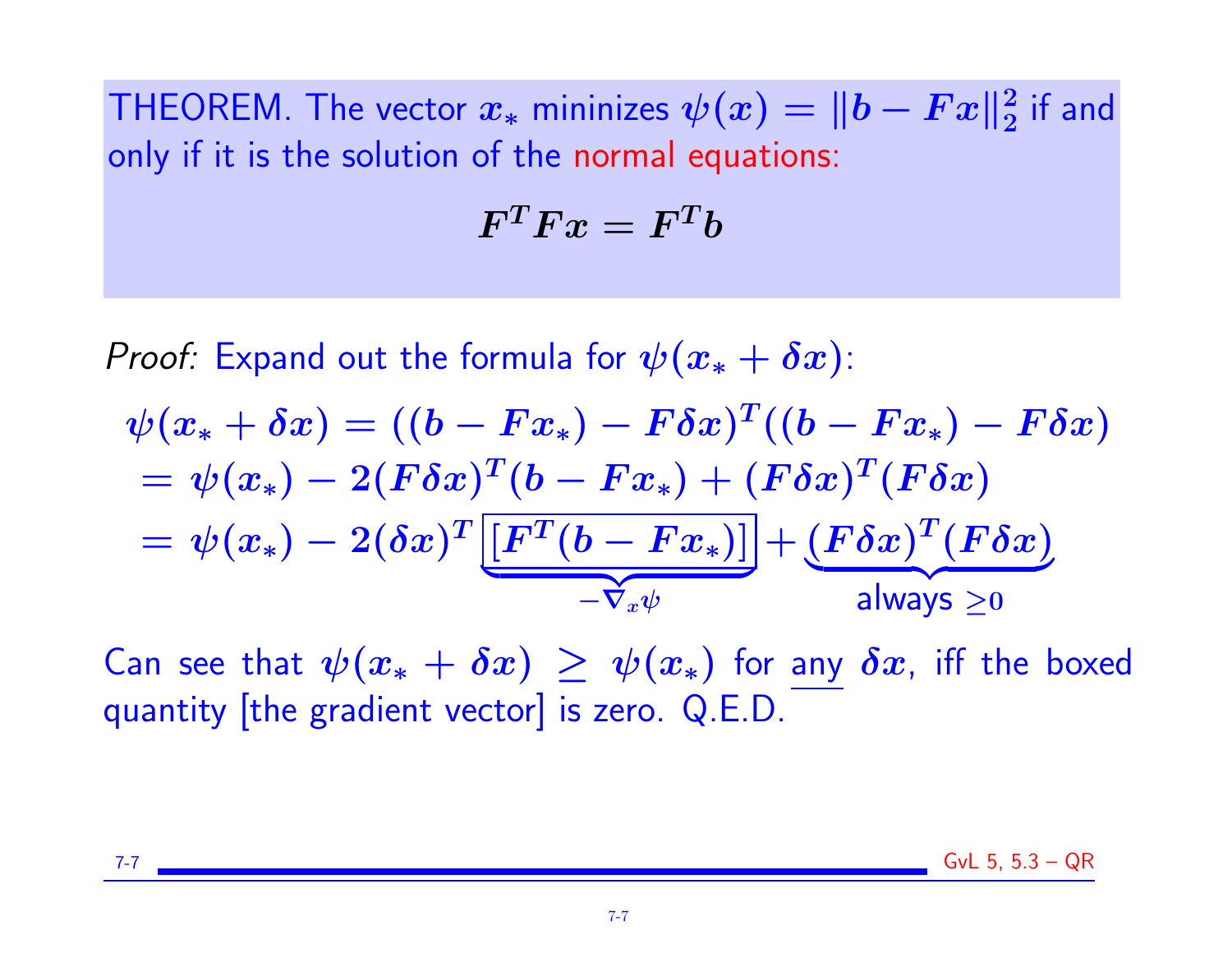

Illustration of theorem:  $x^*$  is the best approximation to the vector  $\bm{b}$  from the subspace  $\text{\rm span}\{\bm{F}\}$  if and only if  $\bm{b}-\bm{F}\bm{x}^*$  is  $\bm{\bot}$  to the whole subspace  $\operatorname{span}\{F\}.$  This in turn is equivalent to  $F^T(b-1)$  $Fx^*$ ) = 0  $\blacktriangleright$  Normal equations.

|--|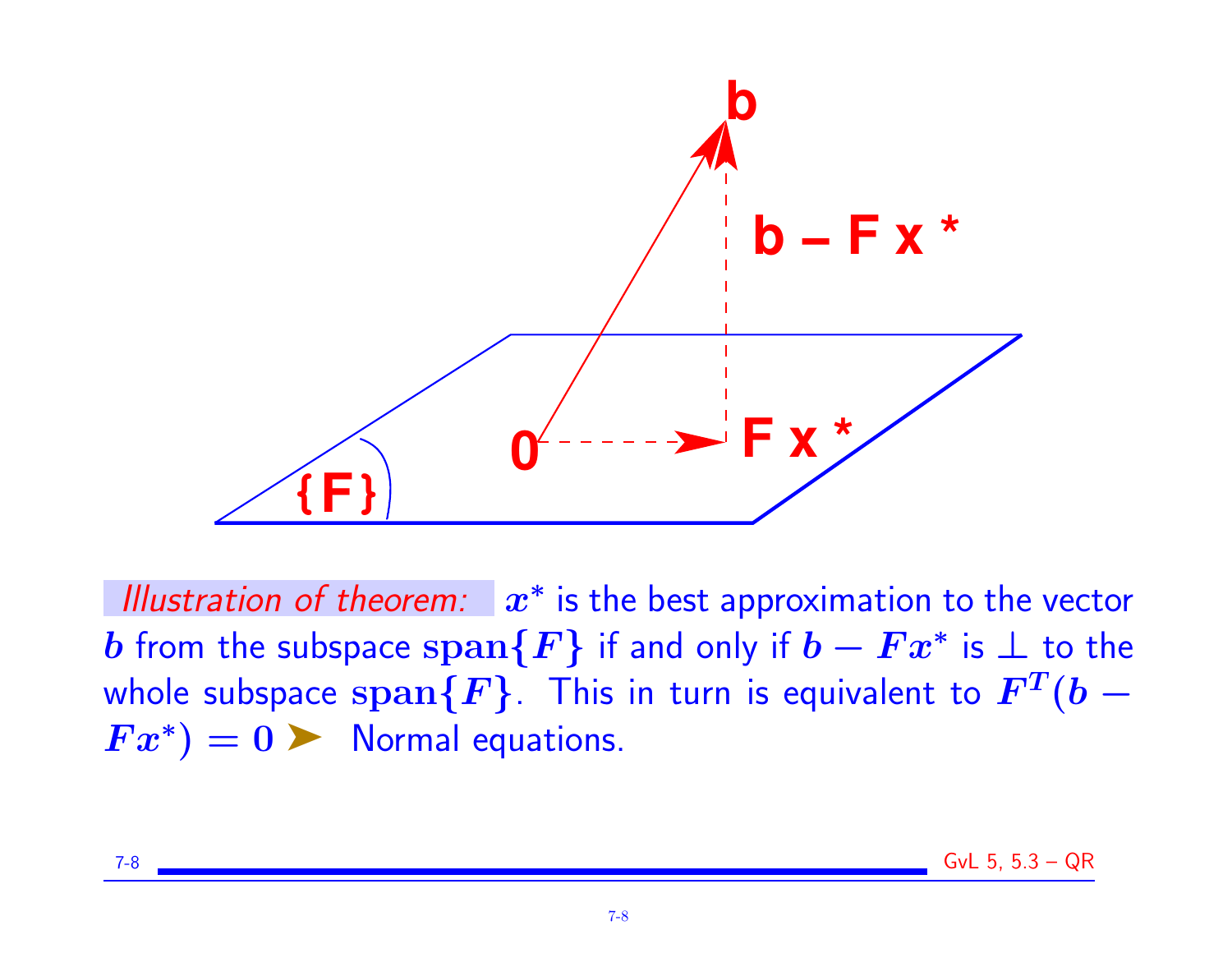# Example:

# Points:  $|t_1 = -1 | t_2 = -1/2 | t_3 = 0 | t_4 = 1/2 | t_5 = 1$ Values:  $\beta_1 = 0.1$   $\beta_2 = 0.3$   $\beta_3 = 0.3$   $\beta_4 = 0.2$   $\beta_5 = 0.0$

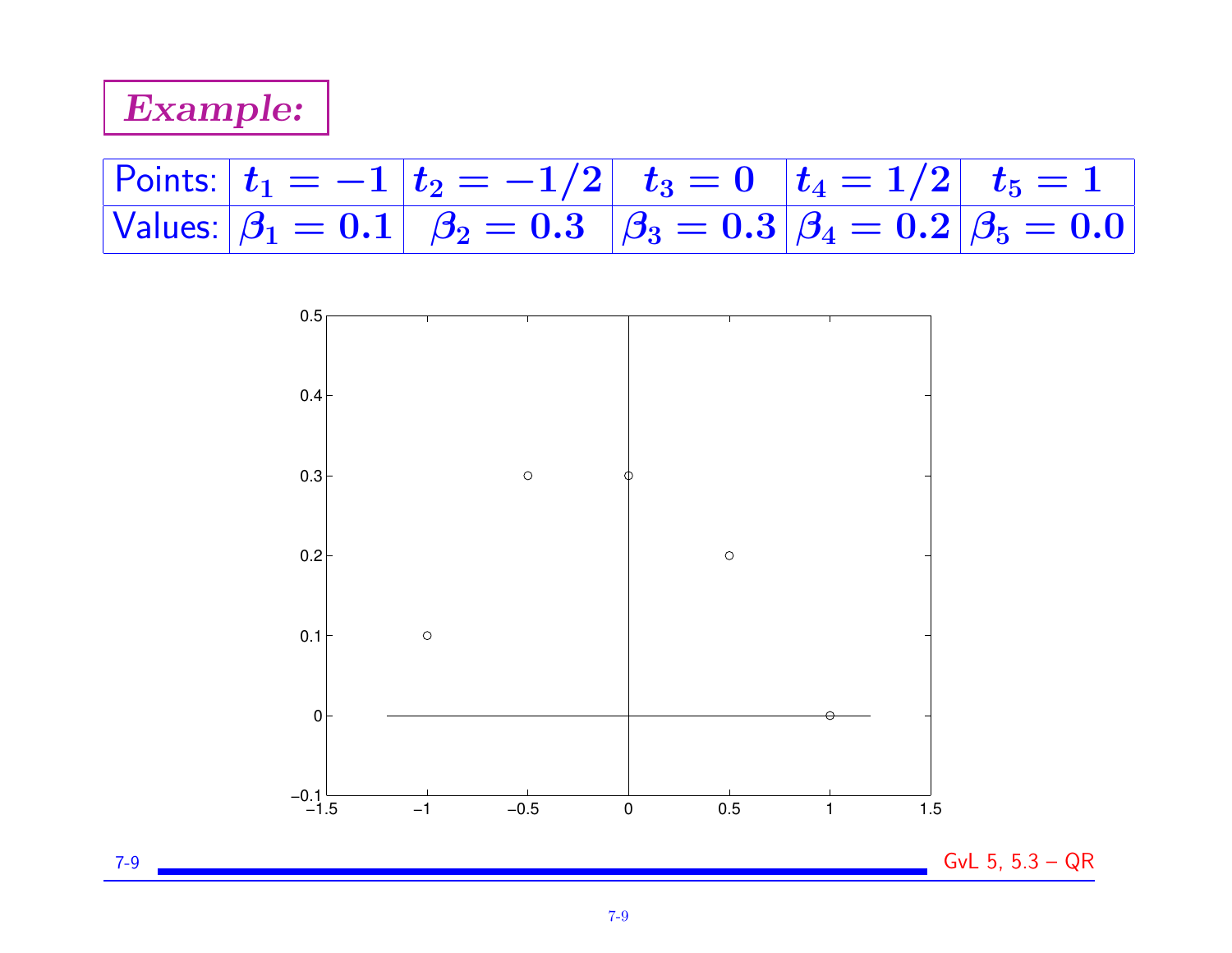1) Approximations by polynomials of degree one:

$$
\blacktriangleright \phi_1(t) = 1, \phi_2(t) = t.
$$
\n
$$
F = \begin{pmatrix} 1.0 & -1.0 \\ 1.0 & -0.5 \\ 1.0 & 0 \\ 1.0 & 0.5 \\ 1.0 & 1.0 \end{pmatrix}
$$

$$
F^TF=\begin{pmatrix}5.0&0\\0&2.5\end{pmatrix}
$$

$$
F^Tb=\begin{pmatrix}0.9\\-0.15\end{pmatrix}
$$

Best approximation is  $\phi(t) = 0.18 - 0.06t$ .

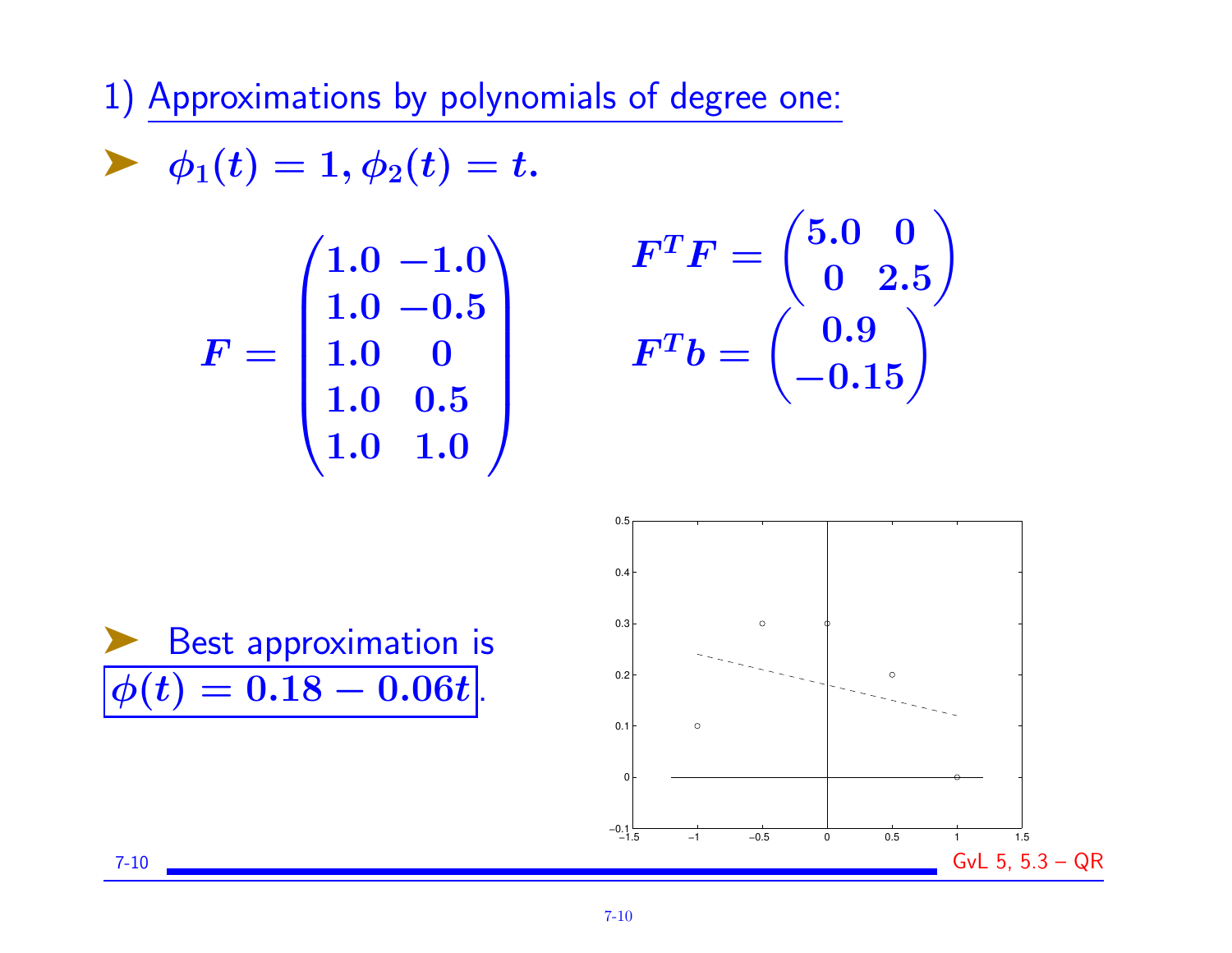2) Approximation by polynomials of degree 2:

$$
\blacktriangleright \ \ \phi_1(t) = 1, \phi_2(t) = t, \phi_3(t) = t^2.
$$

▶ Best polynomial found:

 $0.3085714285 - 0.06\ \times t\ - 0.2571428571\ \times t^2$ 



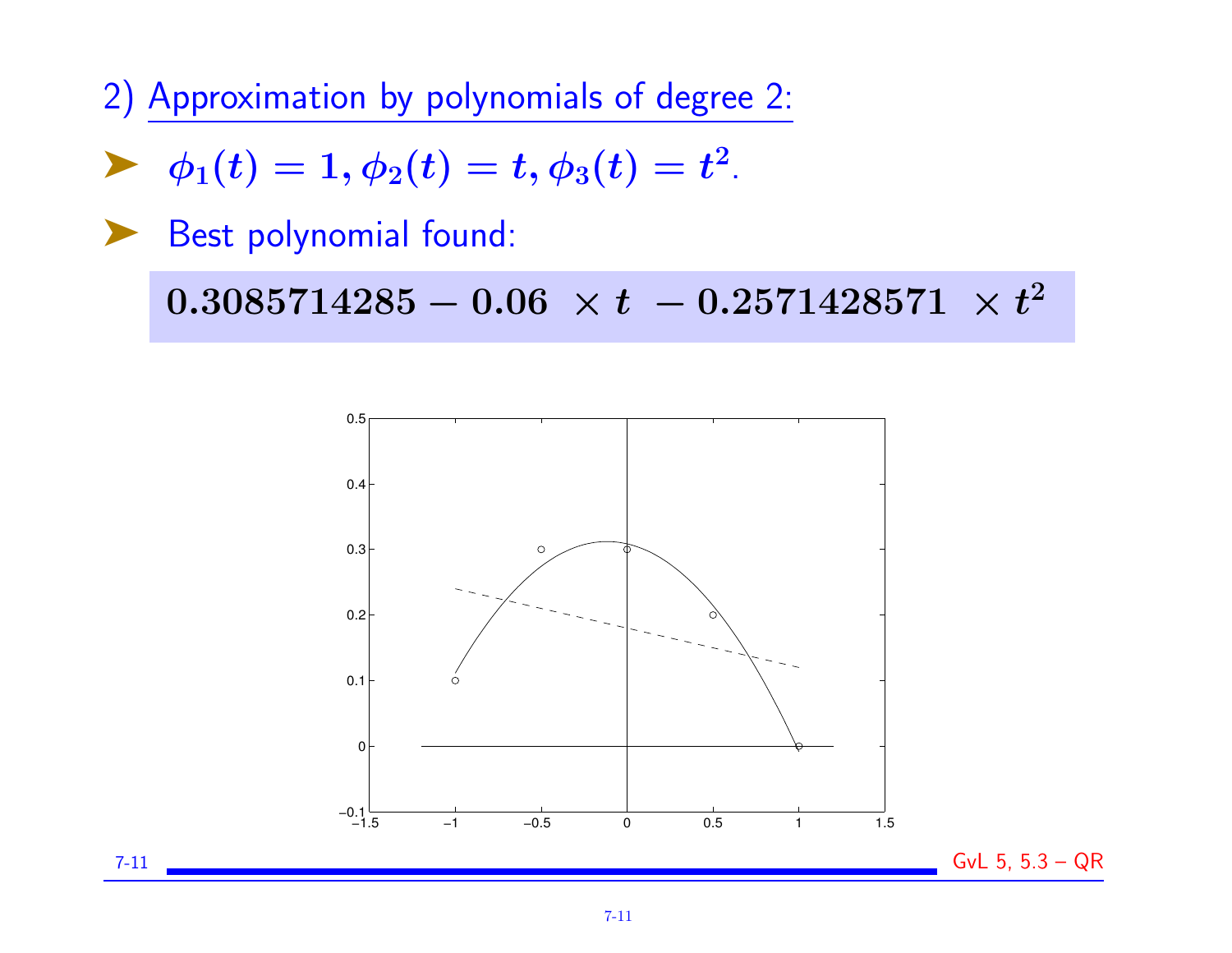#### Problem with Normal Equations

**EX** Condition number is high: if  $\vec{A}$  is square and non-singular, then  $\kappa_2(A) = ||A||_2 \cdot ||A^{-1}||_2 = \sigma_{\text{max}}/\sigma_{\text{min}}$  $\kappa_2(A^TA) = \|A^TA\|_2 \cdot \|(A^TA)^{-1}\|_2 = (\sigma_{\max}/\sigma_{\min})^2$ 

$$
\sum \text{Example: Let } A = \begin{pmatrix} 1 & 1 & -\epsilon \\ \epsilon & 0 & 1 \\ 0 & \epsilon & 1 \end{pmatrix}.
$$

Then  $\kappa(A) = \sqrt{2}/\epsilon$ , but  $\kappa(A^T A) = 2\epsilon^{-2}$ .

$$
fl(A^T A) = fl\begin{pmatrix} 1+\epsilon^2 & 1 & 0 \\ 1 & 1+\epsilon^2 & 0 \\ 0 & 0 & 2+\epsilon^2 \end{pmatrix} = \begin{pmatrix} 1 & 1 & 0 \\ 1 & 1 & 0 \\ 0 & 0 & 2 \end{pmatrix}
$$
  
is singular to working precision (if  $\epsilon < \underline{u}$ ).

7-12 GvL 5, 5.3 – QR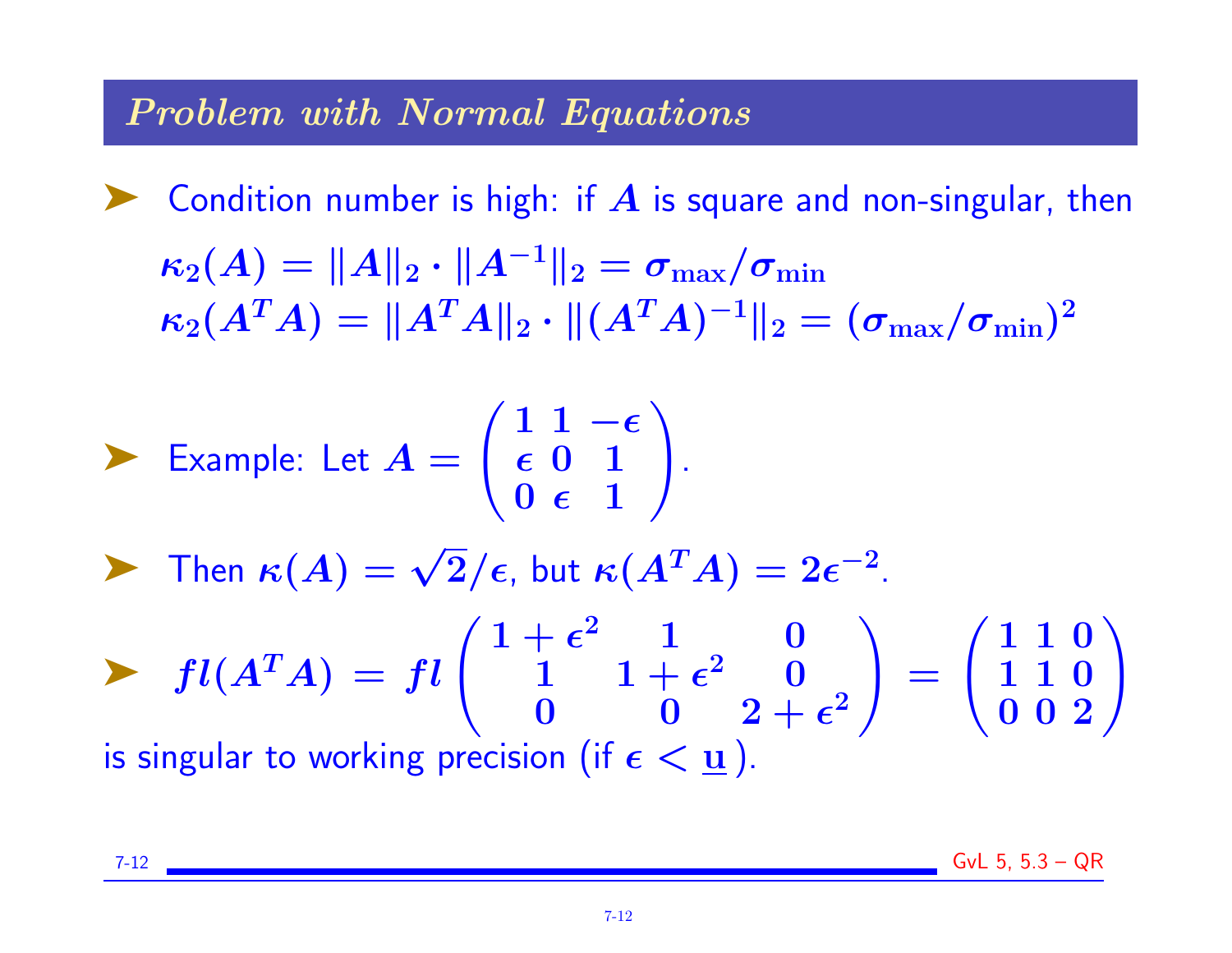#### Finding an orthonormal basis of a subspace

Soal: Find vector in  $\text{span}(X)$  closest to b.

Much easier with an orthonormal basis for  $\operatorname{span}(\boldsymbol{X})$ .

Problem: Given  $X=[x_1,\ldots,x_n]$ , compute  $Q=[q_1,\ldots,q_n]$ which has orthonormal columns and s.t.  $\text{span}(Q) = \text{span}(X)$ 

Note: each column of  $\boldsymbol{X}$  must be a linear combination of certain columns of  $Q$ .

 $\blacktriangleright$  We will find  $Q$  so that  $x_j$   $(j$  column of  $X$ ) is a linear combination of the first  $j$  columns of  $Q$ .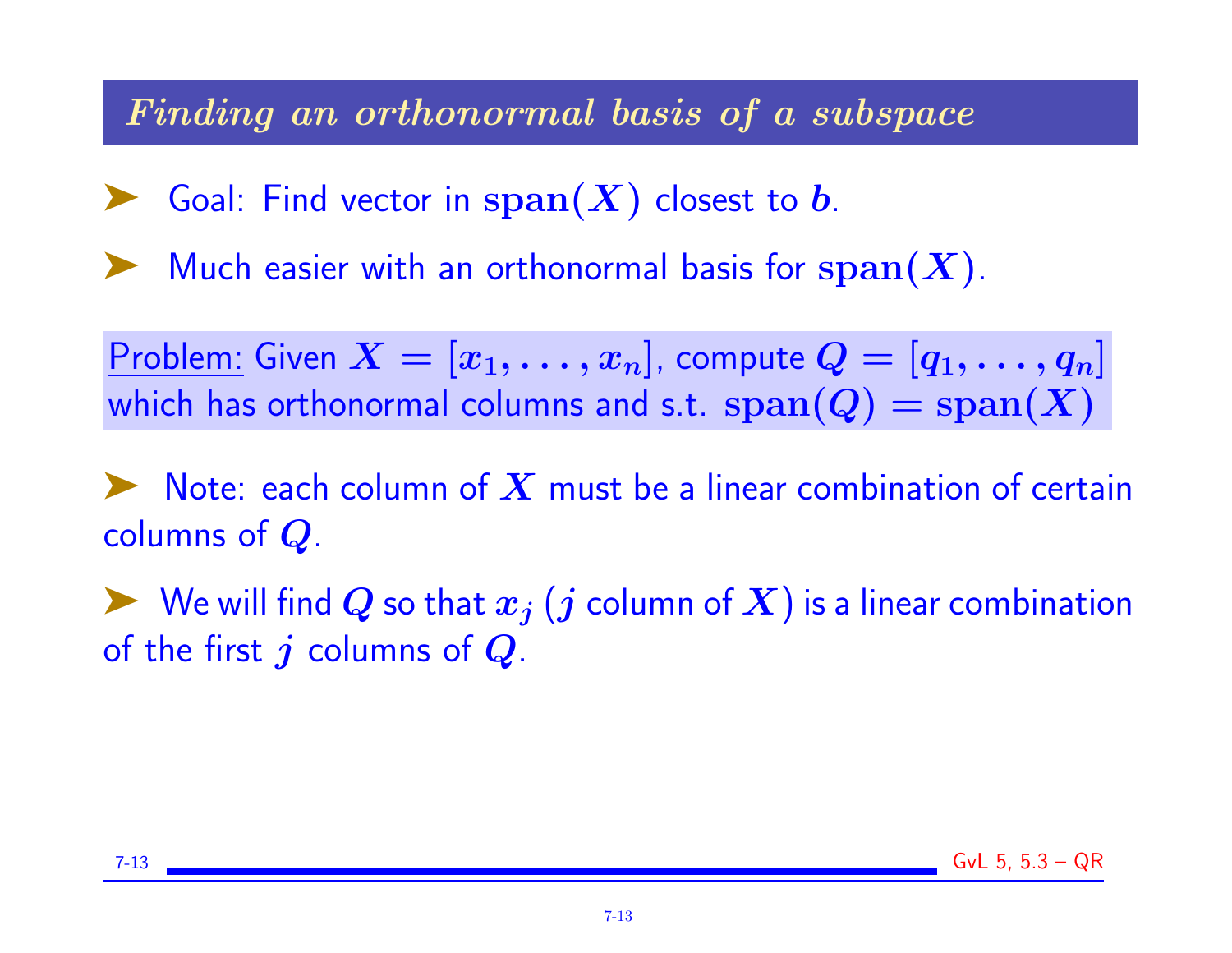ALGORITHM : 1. Classical Gram-Schmidt

\n- 1. For 
$$
j = 1, \ldots, n
$$
 Do:
\n- 2. Set  $\hat{q} := x_j$
\n- 3. Compute  $r_{ij} := (\hat{q}, q_i)$ , for  $i = 1, \ldots, j - 1$
\n- 4. For  $i = 1, \ldots, j - 1$  Do:
\n- 5. Compute  $\hat{q} := \hat{q} - r_{ij}q_i$
\n- 6. EndDo
\n- 7. Compute  $r_{jj} := ||\hat{q}||_2$ ,\n- 8. If  $r_{jj} = 0$  then Stop, else  $q_j := \hat{q}/r_{jj}$
\n- 9. EndDo
\n

All *n* steps can be completed iff  $x_1, x_2, \ldots, x_n$  are linearly independent.

✍<sup>2</sup> Prove this result

7-14 GvL 5, 5.3 – QR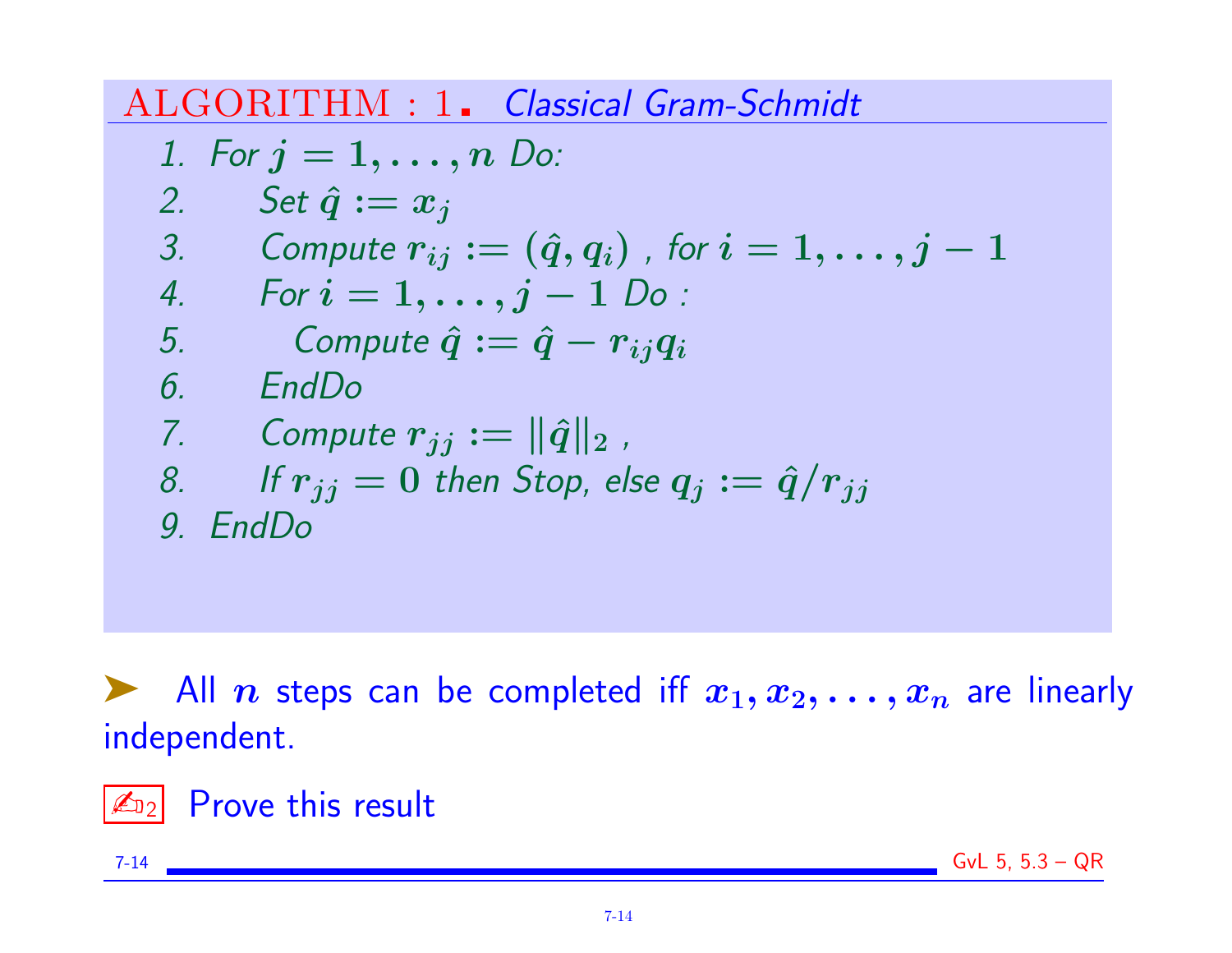➤ Lines 5 and 7-8 show that

$$
x_j=r_{1j}q_1+r_{2j}q_2+\ldots+r_{jj}q_j
$$

**Example 1** If  $X = [x_1, x_2, \ldots, x_n]$ ,  $Q = [q_1, q_2, \ldots, q_n]$ , and if  $R$  is the  $n \times n$  upper triangular matrix

$$
\boldsymbol{R}=\{r_{ij}\}_{i,j=1,...,n}
$$

then the above relation can be written as

$$
X=QR
$$

 $\bm{R}$  is upper triangular,  $\bm{Q}$  is orthogonal. This is called the  $\bm{Q}R$ factorization of  $X$ .

 $|\mathbb{Z}_{3}|$  What is the cost of the factorization when  $X~\in~\mathbb{R}^{m\times n}$ ?

7-15 GvL 5, 5.3 – QR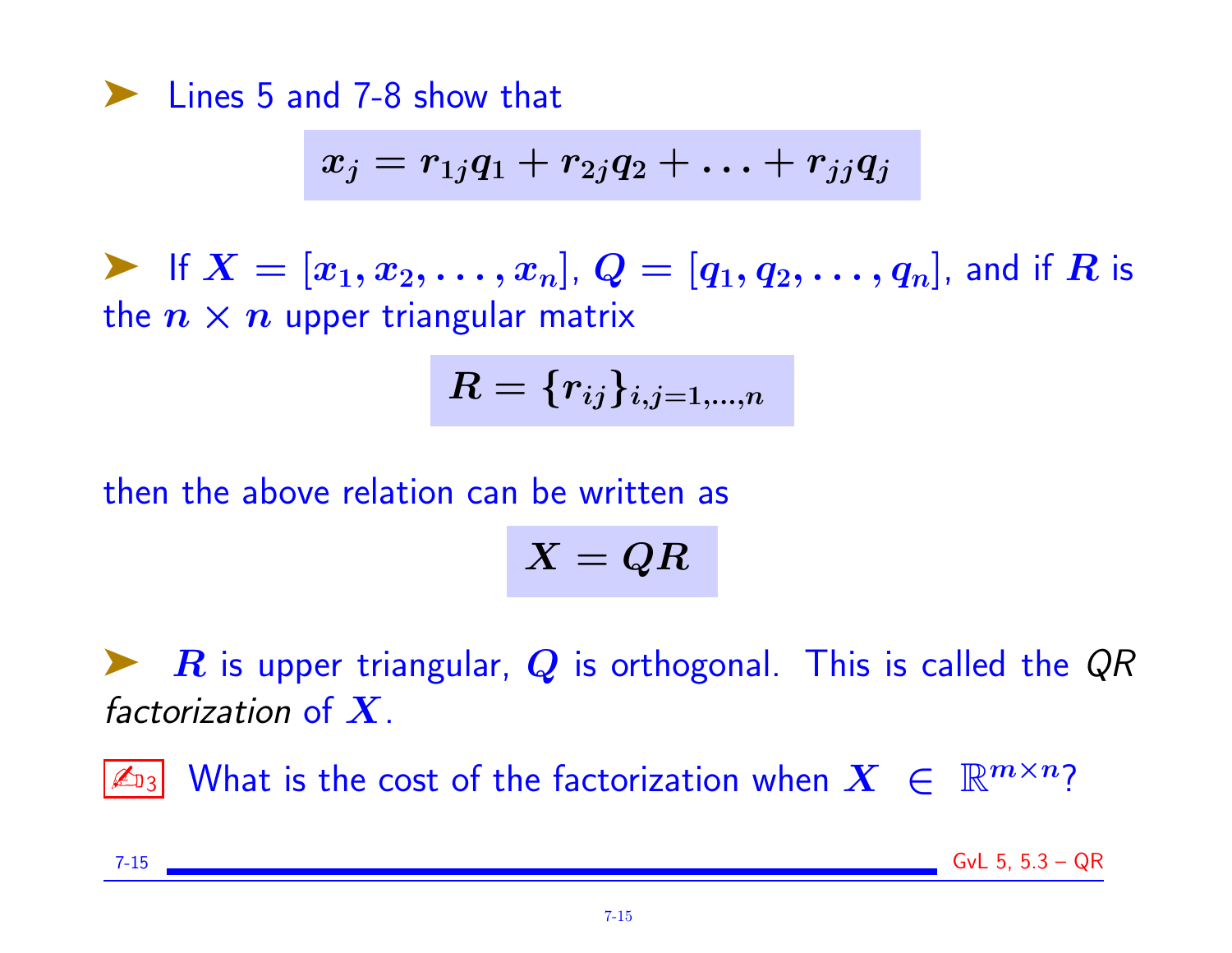

*Q is orthogonal*  $(Q^{\prime\prime} \ Q = I)$ *Original*   $matrix$ 

Another decomposition:

A matrix  $X$ , with linearly independent columns, is the product of an orthogonal matrix  $Q$  and a upper triangular matrix  $R$ .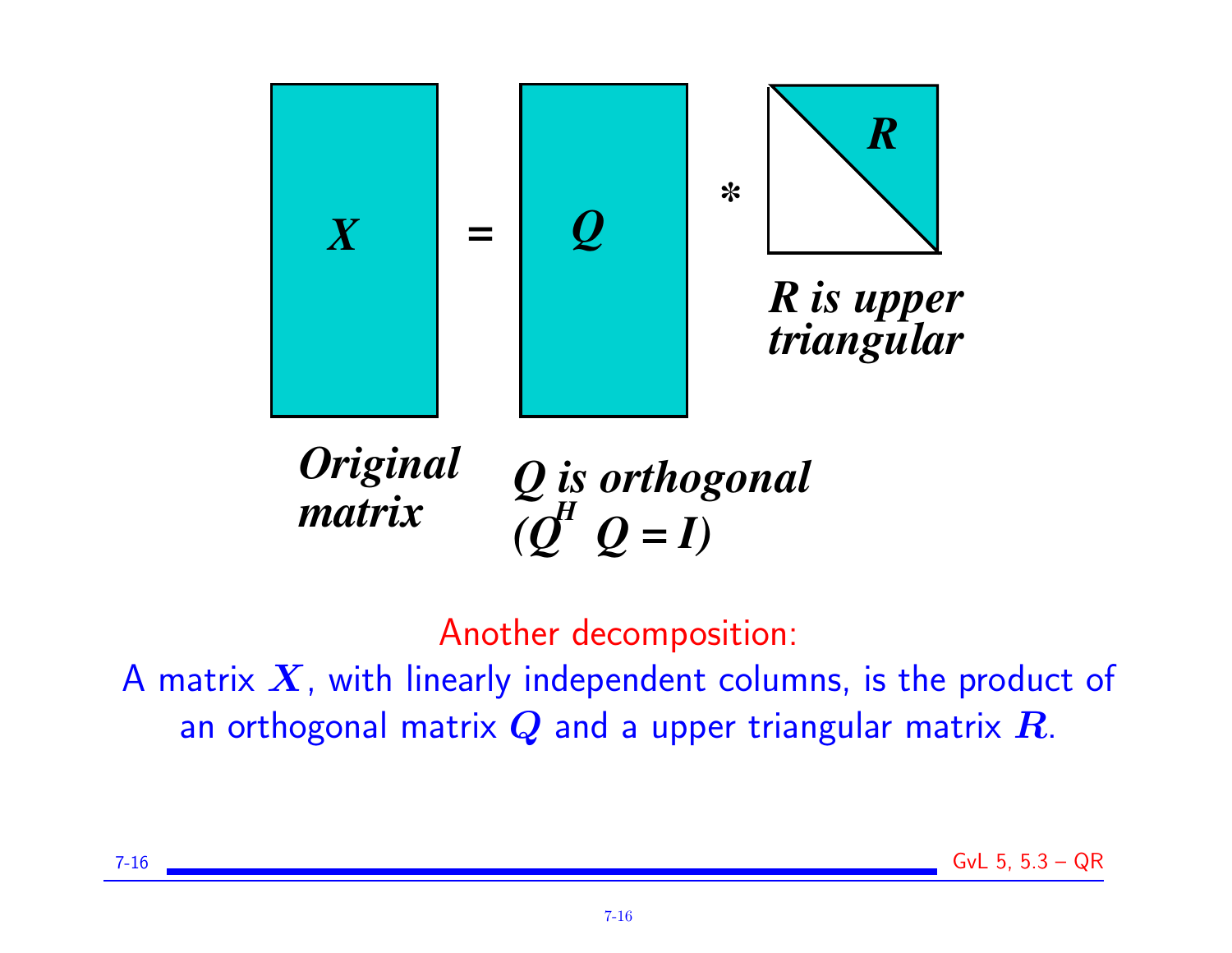➤ Better algorithm: Modified Gram-Schmidt.



Only difference: inner product uses the accumulated subsum instead of original  $\hat{q}$ 

7-17 GvL 5, 5.3 – QR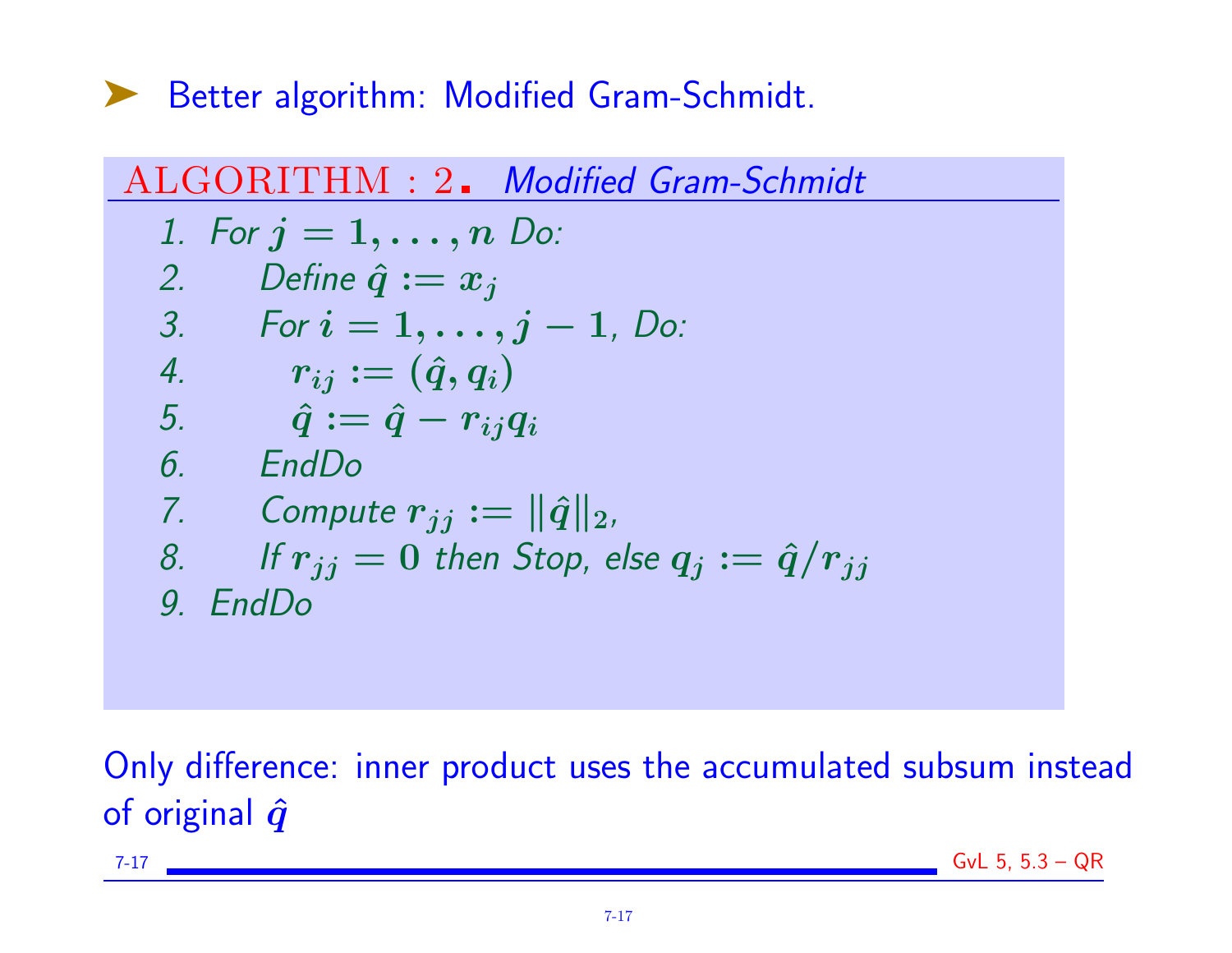The operations in lines 4 and 5 can be written as

$$
\hat{q}:=ORTH(\hat{q},q_i)
$$

where  $\overline{ORTH}(x,q)$  denotes the operation of orthogonalizing a vector  $x$  against a unit vector  $q$ .

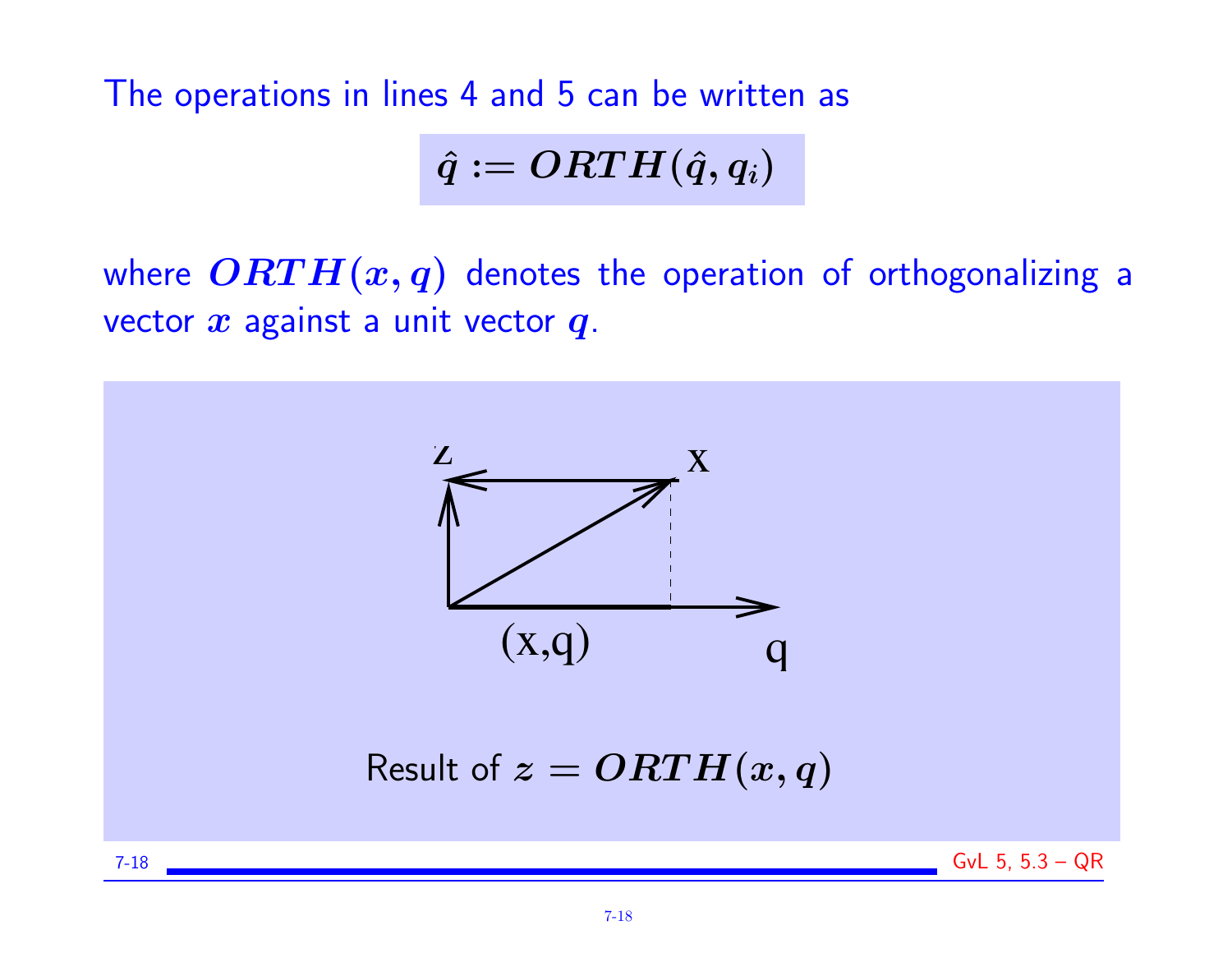➤ Modified Gram-Schmidt algorithm is much more stable than classical Gram-Schmidt in general.

Suppose MGS is applied to  $\overline{A}$  yielding computed matrices  $\hat{Q}$  and  $\hat{R}$ . Then there are constants  $c_i$  (depending on  $(m,n)$ ) such that

$$
\begin{array}{cc} A+E_1=\hat Q\hat R & \|E_1\|_2\leq c_1\ \underline{\mathsf{u}}\,\,\|A\|_2 \\[3mm] \|\hat Q^T\hat Q-I\|_2\leq c_2\ \underline{\mathsf{u}}\,\,\kappa_2(A)+O((\underline{\mathsf{u}}\,\kappa_2(A))^2) \end{array}
$$

for a certain perturbation matrix  $E_1$ , and there exists an orthonormal matrix  $Q$  such that

$$
A+E_2=Q\hat{R}\qquad \|E_2(:,j)\|_2\leq c_3\underline{{\mathbf u}}\, \|A(:,j)\|_2
$$

for a certain perturbation matrix  $E_2$ .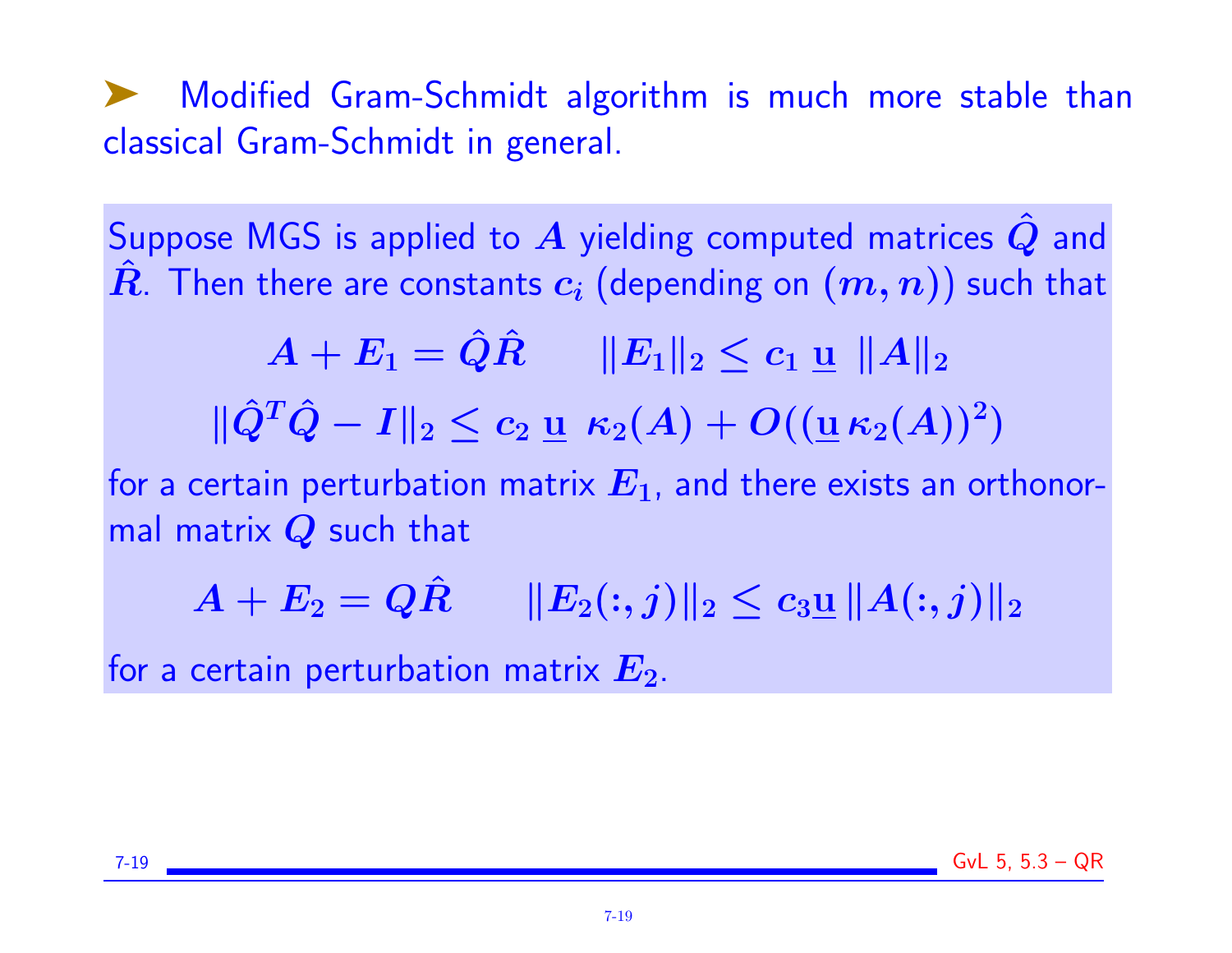

| ALGORITHM : 3. Modified Gram-Schmidt - 2-                    |
|--------------------------------------------------------------|
| 0. Set $\hat{Q} := X$                                        |
| 1. For $i = 1, ..., n$ Do:                                   |
| 2. Compute $r_{ii} :=   \hat{q}_i  _2$ ,                     |
| 3. If $r_{ii} = 0$ then Stop, else $q_i := \hat{q}_i/r_{ii}$ |
| 4. For $j = i + 1, ..., n$ , Do:                             |
| 5. $r_{ij} := (\hat{q}_j, q_i)$                              |
| 6. $\hat{q}_j := \hat{q}_j - r_{ij}q_i$                      |
| 7. EndDo                                                     |
| 8. EndDo                                                     |

➤ Does exactly the same computation as previous algorithm, but in a different order.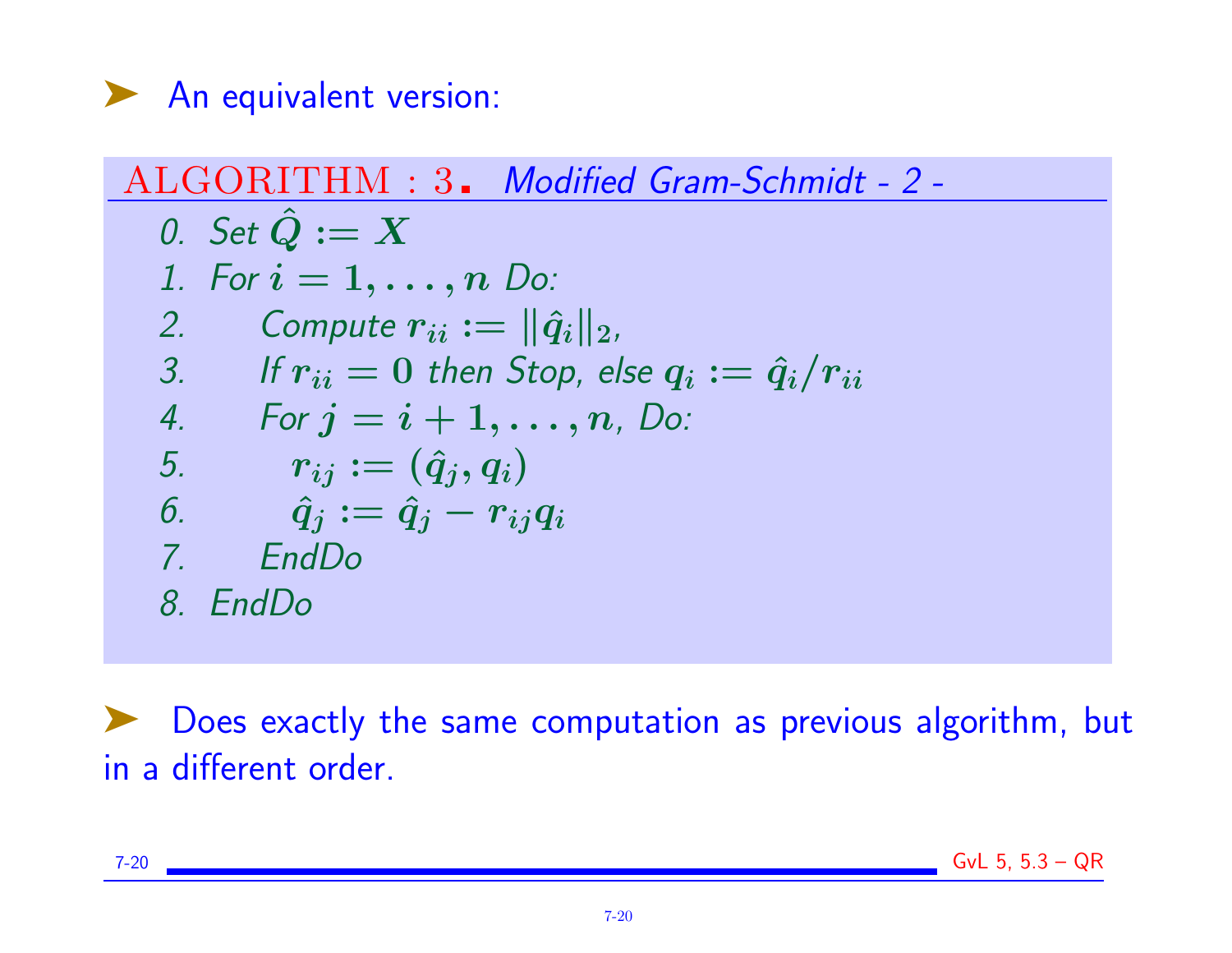Example: Orthonormalize the system of vectors:  $X = [x_1, x_2, x_3] \; =$  $\sqrt{ }$  $\overline{\phantom{a}}$ 1 1 1 1 1 0  $10 - 1$ 1 0 4  $\setminus$  $\Big\}$ 

#### Answer:



7-21 GvL 5, 5.3 – QR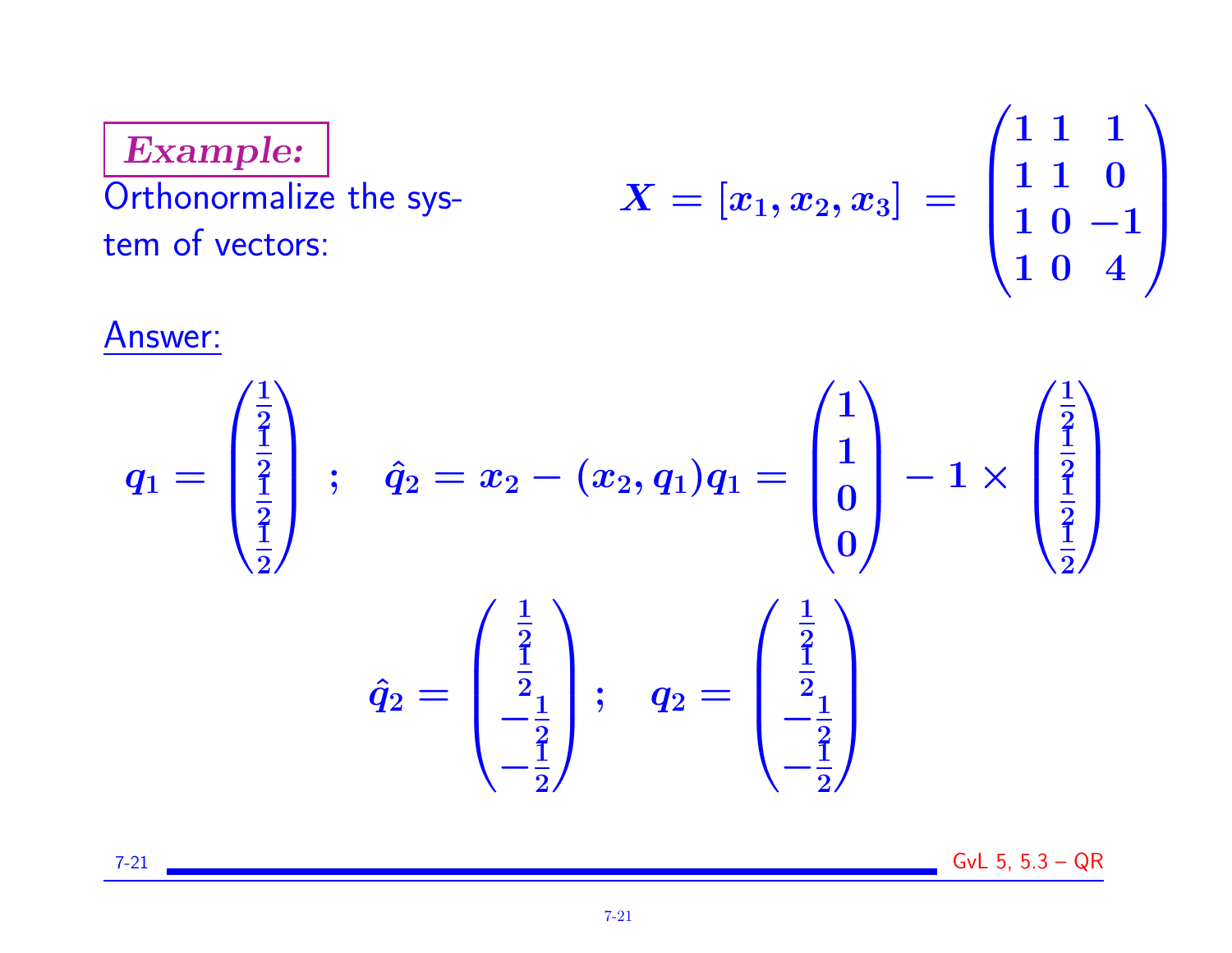$$
\hat{q}_3 = x_3 - (x_3, q_1)q_1 = \begin{pmatrix} 1 \\ 0 \\ -1 \\ 4 \end{pmatrix} - 2 \times \begin{pmatrix} \frac{1}{2} \\ \frac{1}{2} \\ \frac{1}{2} \end{pmatrix} = \begin{pmatrix} 0 \\ -1 \\ -2 \\ 3 \end{pmatrix}
$$

$$
\hat{q}_3 = \hat{q}_3 - (\hat{q}_3, q_2)q_2 = \begin{pmatrix} 0 \\ -1 \\ -2 \\ 3 \end{pmatrix} - (-1) \times \begin{pmatrix} \frac{1}{2} \\ \frac{1}{2} \\ -\frac{1}{2} \\ -\frac{1}{2} \end{pmatrix} = \begin{pmatrix} \frac{1}{2} \\ -\frac{1}{2} \\ -2.5 \\ 2.5 \end{pmatrix}
$$

$$
\|\hat{q}_3\|_2 = \sqrt{13} \rightarrow q_3 = \frac{\hat{q}_3}{\|\hat{q}_3\|_2} = \frac{1}{\sqrt{13}} \begin{pmatrix} \frac{1}{2} \\ -\frac{1}{2} \\ -2.5 \end{pmatrix}
$$

7-22 GvL 5, 5.3 – QR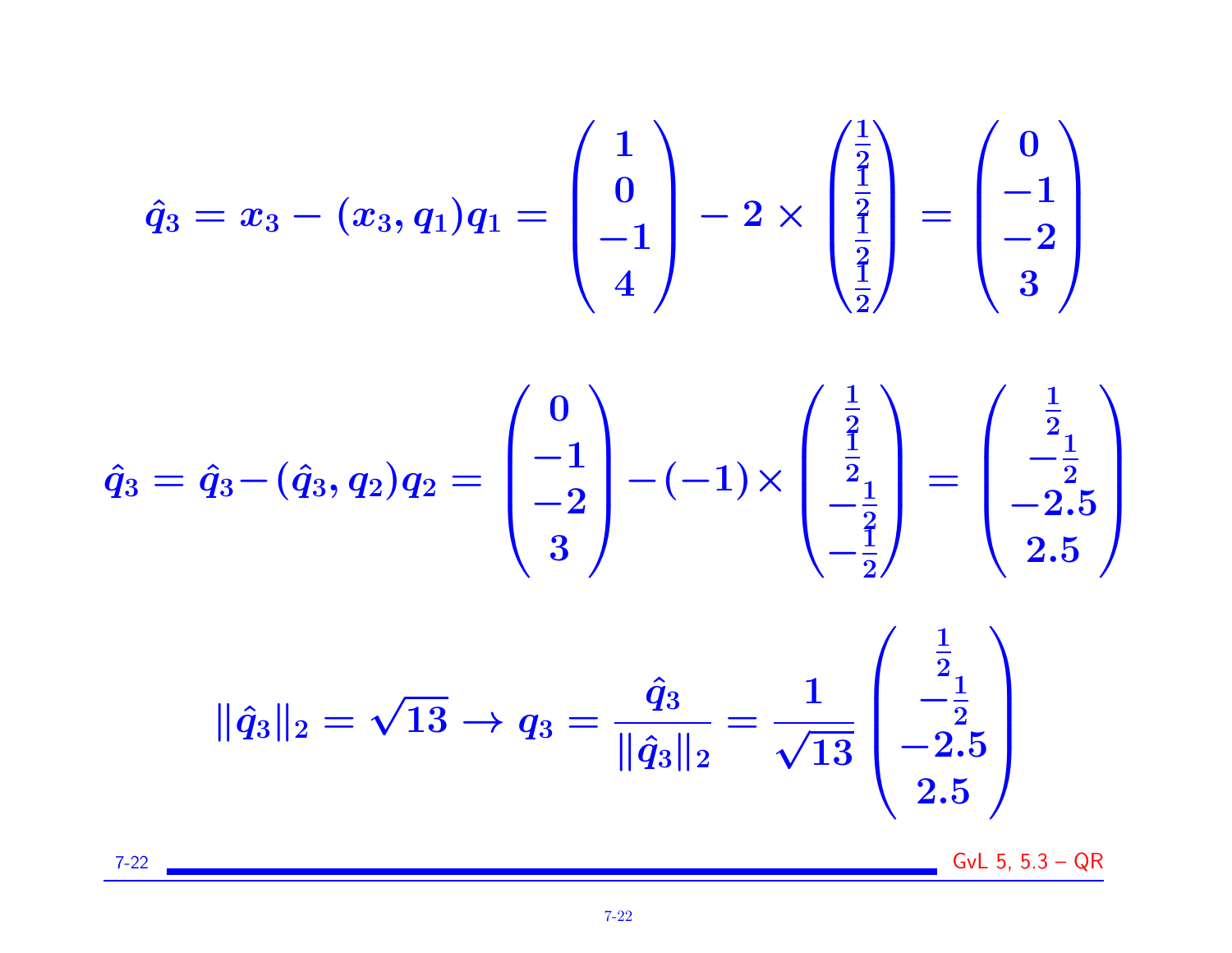$\boxed{\mathbb{Z}_{\text{D4}}}$  For this example: what is  $\bm{Q}?$  what is  $\bm{R}?$  Compute  $\bm{Q}^T\bm{Q}.$ 

➤ Result is the identity matrix.

Recall: For any orthogonal matrix  $Q$ , we have

$$
Q^TQ=I
$$

(In complex case:  $Q^H Q = I$ ).

Consequence: For an  $n \times n$  orthogonal matrix  $|Q^{-1} = Q^{T}|$  $(Q$  is orthogonal/ unitary)

.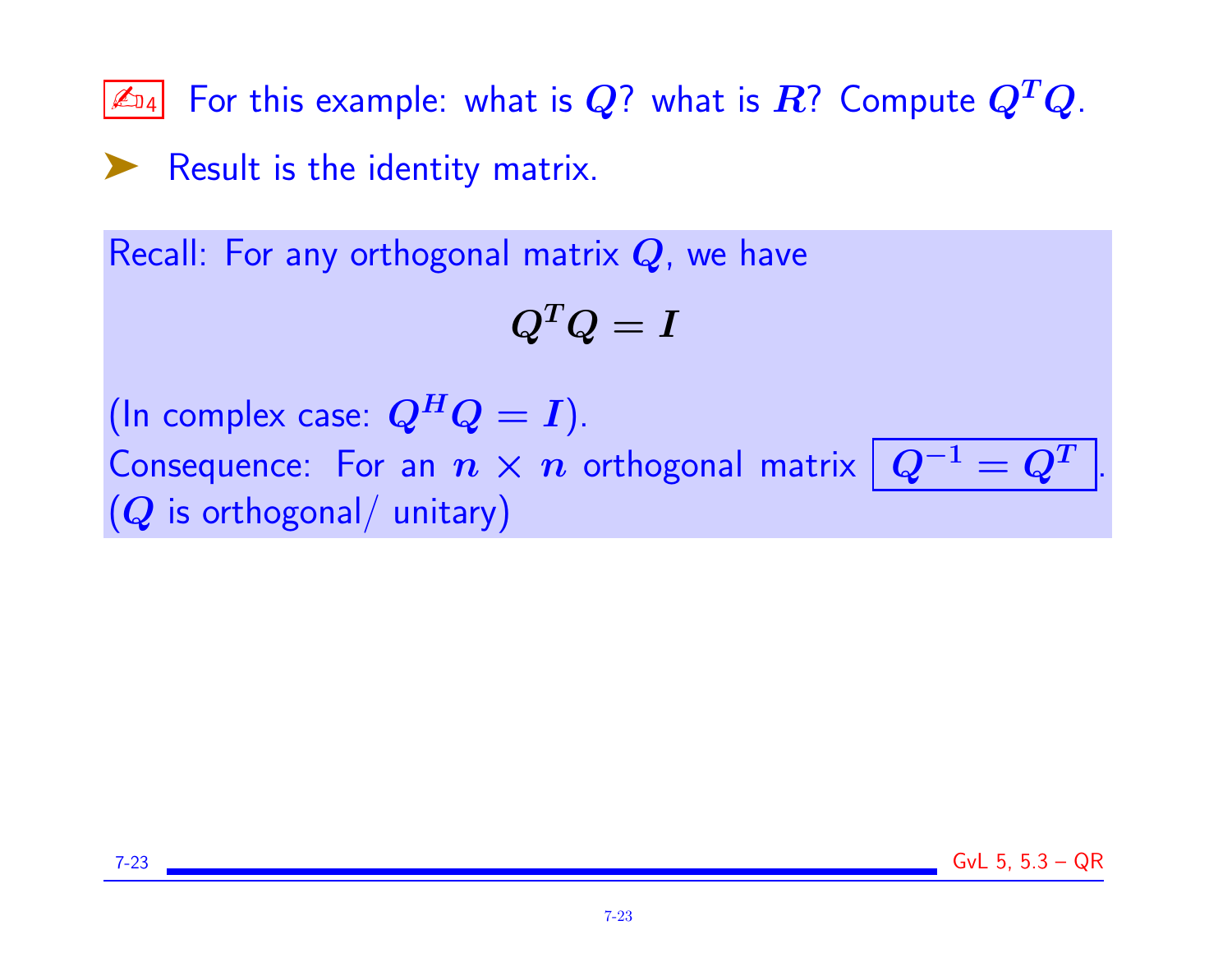Use of the QR factorization

Problem:  $Ax \approx b$  in least-squares sense

A is an  $m \times n$  (full-rank) matrix. Let  $A = QR$ 

the QR factorization of  $\boldsymbol{A}$  and consider the normal equations:  $A^TAx = A^Tb \ \rightarrow \ R^TQ^TQRx = R^TQ^Tb \ \rightarrow$  $\boldsymbol{R}^T\boldsymbol{R} \boldsymbol{x} = \boldsymbol{R}^T\boldsymbol{Q}^T\boldsymbol{b} \rightarrow \boldsymbol{R} \boldsymbol{x} = \boldsymbol{Q}^T\boldsymbol{b}$  $(\boldsymbol{R^{T}}$  is an  $\boldsymbol{n}\times\boldsymbol{n}$  nonsingular matrix). Therefore,  $x = R^{-1}Q^Tb$ 

7-24 GvL 5, 5.3 – QR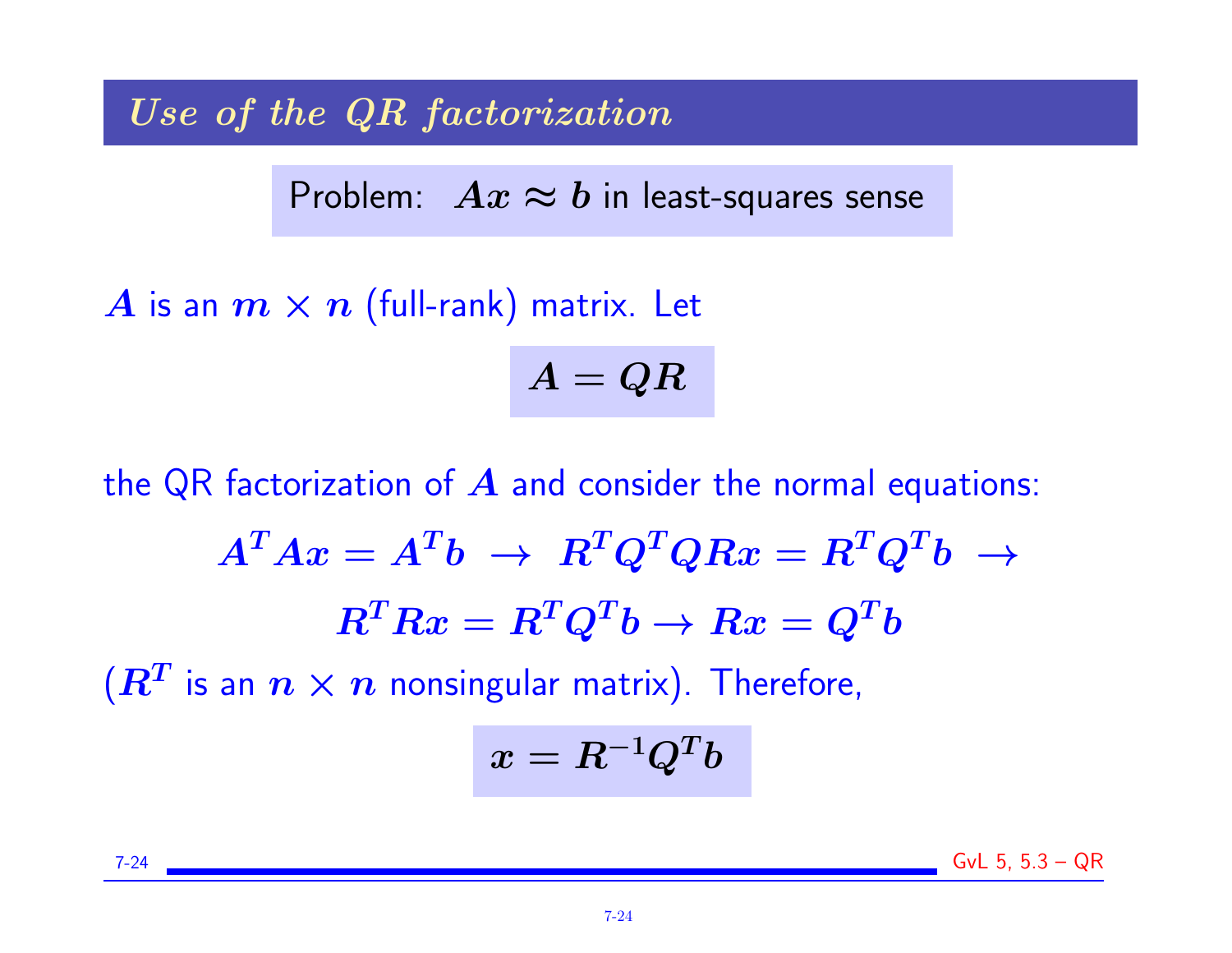# Another derivation:

$$
\blacktriangleright \ \text{Recall: span}(Q) = \text{span}(A)
$$

► So  $||b - Ax||_2$  is minimum when  $b - Ax \perp \text{span}{Q}$ 

▶ Therefore solution  $x$  must satisfy  $Q^T(b - Ax) = 0 \rightarrow$ 

$$
Q^T(b-QRx)=0 \rightarrow Rx=Q^Tb
$$

$$
x = R^{-1}Q^Tb
$$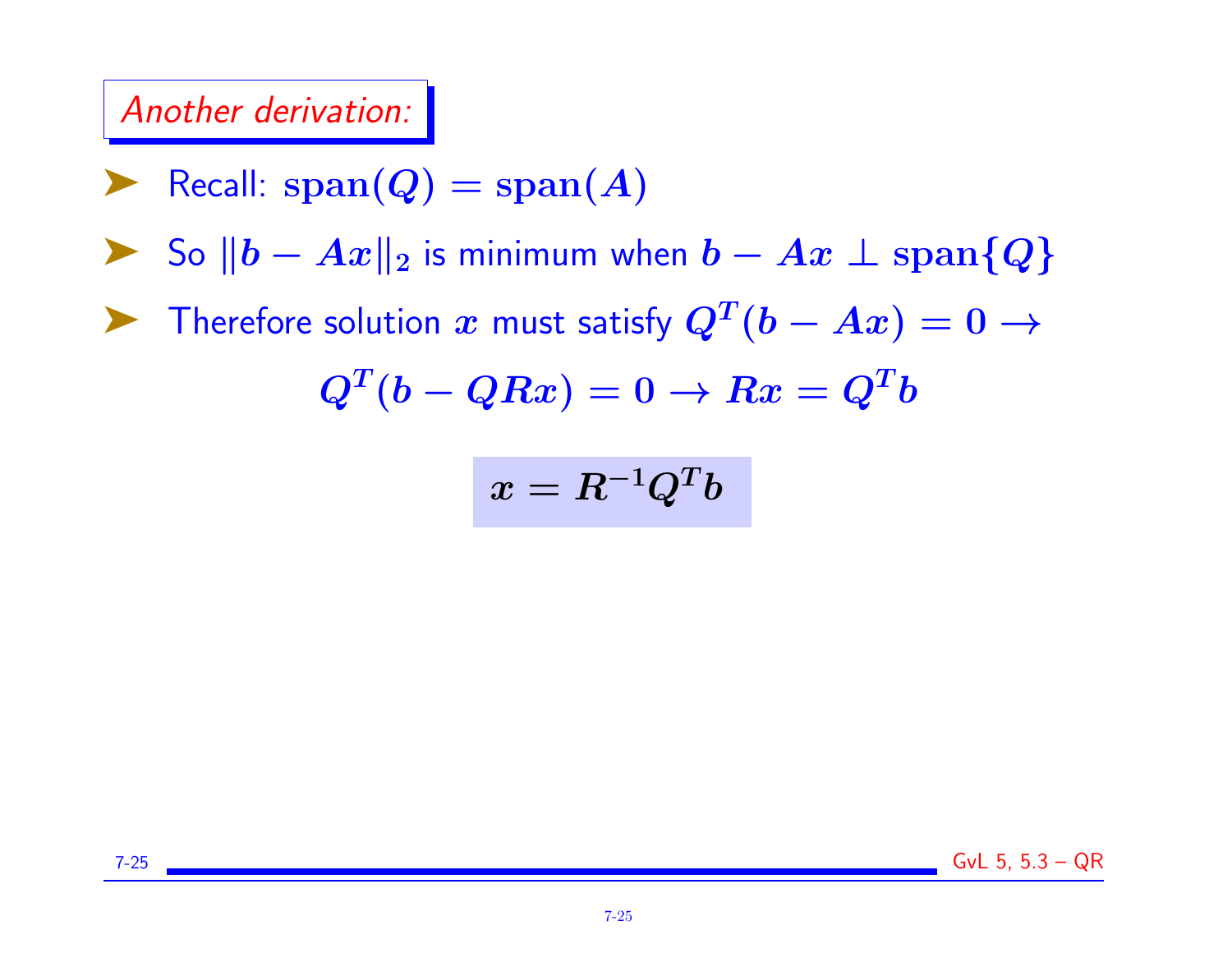Also observe that for any vector  $w$ 

$$
w = QQ^Tw + (I - QQ^T)w
$$

and that  $\boldsymbol{Q}\boldsymbol{Q}^T\boldsymbol{w}$   $\quad\perp\quad(\boldsymbol{I}-\boldsymbol{Q}\boldsymbol{Q}^T)\boldsymbol{w}\,\rightarrow\,$ 

➤ Pythagoras theorem  $\longrightarrow$  $\| w \|_2^2 = \| Q Q^T w \|_2^2 + \| (I - Q Q^T) w \|_2^2$ 2

$$
||b - Ax||2 = ||b - QRx||2
$$
  
=  $||(I - QQT)b + Q(QTb - Rx)||2$   
=  $||(I - QQT)b||2 + ||Q(QTb - Rx)||2$   
=  $||(I - QQT)b||2 + ||QTb - Rx||2$ 

### ▶ Min is reached when 2nd term of r.h.s. is zero.

7-26 GvL 5, 5.3 – QR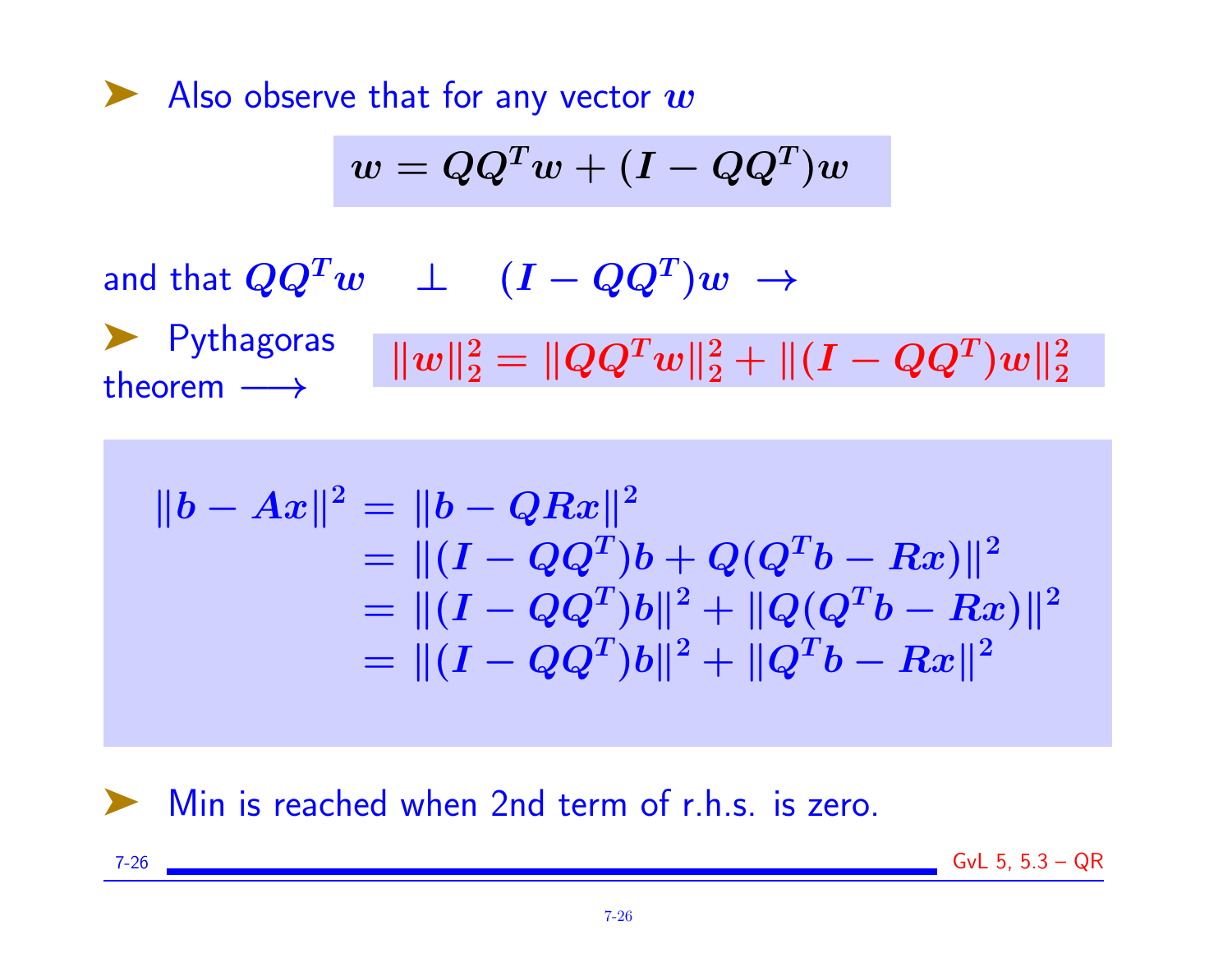# Method:

- Compute the QR factorization of  $A, A = QR$ .
- $\bullet~$  Compute the right-hand side  $f=Q^Tb$
- Solve the upper triangular system  $Rx = f$ .
- $\bullet \; x$  is the least-squares solution

As a rule it is not a good idea to form  $A<sup>T</sup>A$  and solve the normal equations. Methods using the QR factorization are better.

 $\boxed{\mathbb{Z}_{\scriptscriptstyle 15}}$  Total cost?? (depends on the algorithm used to get the QR decomposition).

 $\mathbb{Z}_{16}$  Using matlab find the parabola that fits the data in previous data fitting example (p. 7-9) in L.S. sense [verify that the result found is correct.]